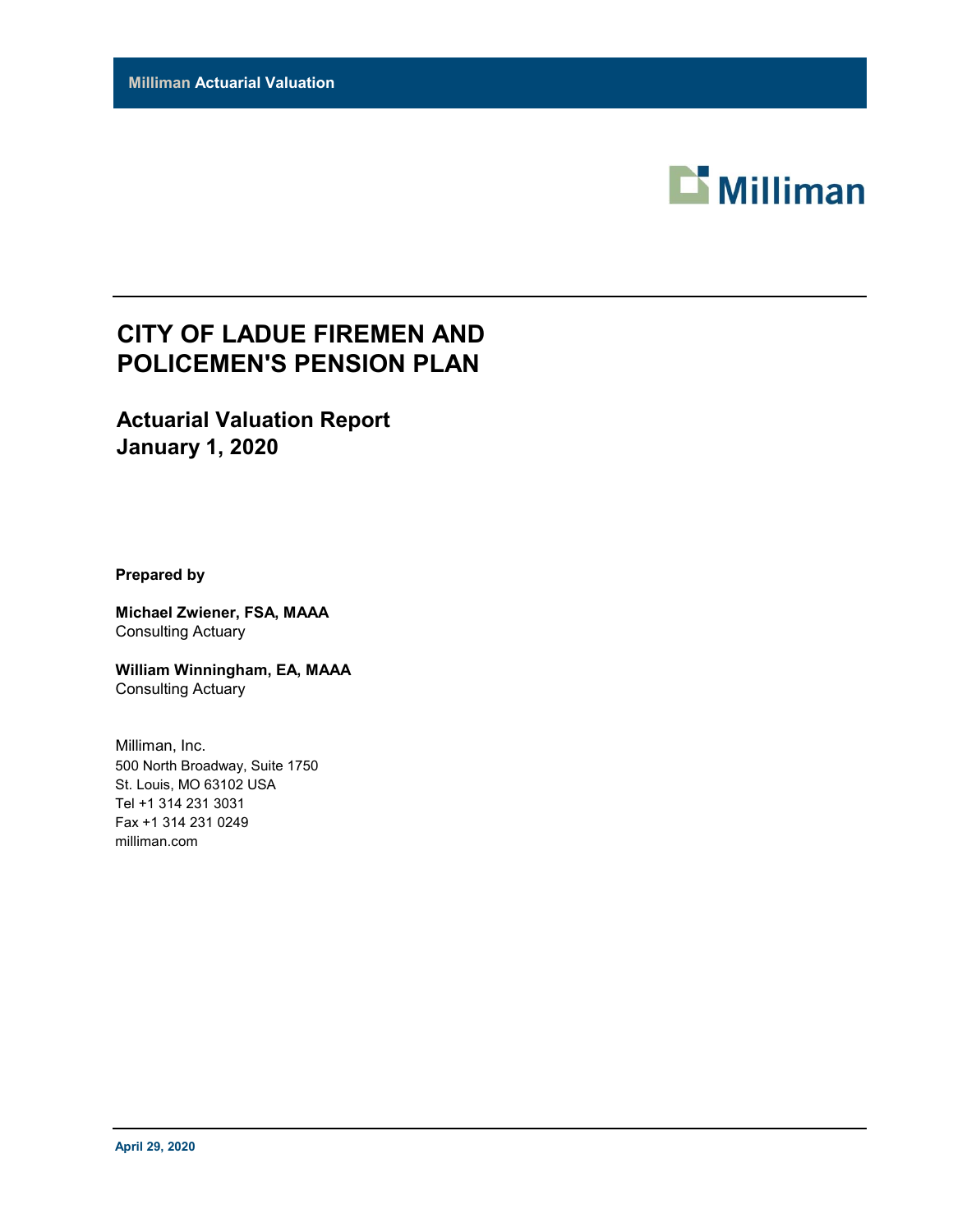### **Table of Contents**

| <b>Introduction and Purpose</b>                                           | 1              |
|---------------------------------------------------------------------------|----------------|
| <b>Actuarial Certification</b>                                            | $\mathbf{2}$   |
| <b>Discussion of Valuation Results</b>                                    | 4              |
| <b>Summary of Valuation Results</b>                                       | 5              |
| Statement of Assets as of January 1, 2020                                 | 6              |
| <b>Statement of Income and Disbursements</b>                              | $\overline{7}$ |
| <b>Development of Actuarial Value of Assets</b>                           | 8              |
| <b>Actuarial Balance Sheet</b>                                            | 9              |
| <b>Development of Funding Policy Contribution</b>                         | 10             |
| Determination of Amortization Charges for the Funding Policy Contribution | 11             |
| Determination of (Gain)/Loss for Plan Year Ending December 31, 2019       | 12             |
| <b>Actuarial Methods and Assumptions</b>                                  | 13             |
| <b>Summary of Plan Provisions</b>                                         | 16             |
| <b>Summary of Member Data</b>                                             | 19             |
| <b>Historical Trends</b>                                                  | 22             |
| <b>Actuarial Standard of Practice (ASOP 51)</b>                           | 28             |

### **Actuarial Valuation for Plan Year Beginning January 1, 2020 City of Ladue Firemen and Policemen's Pension Plan**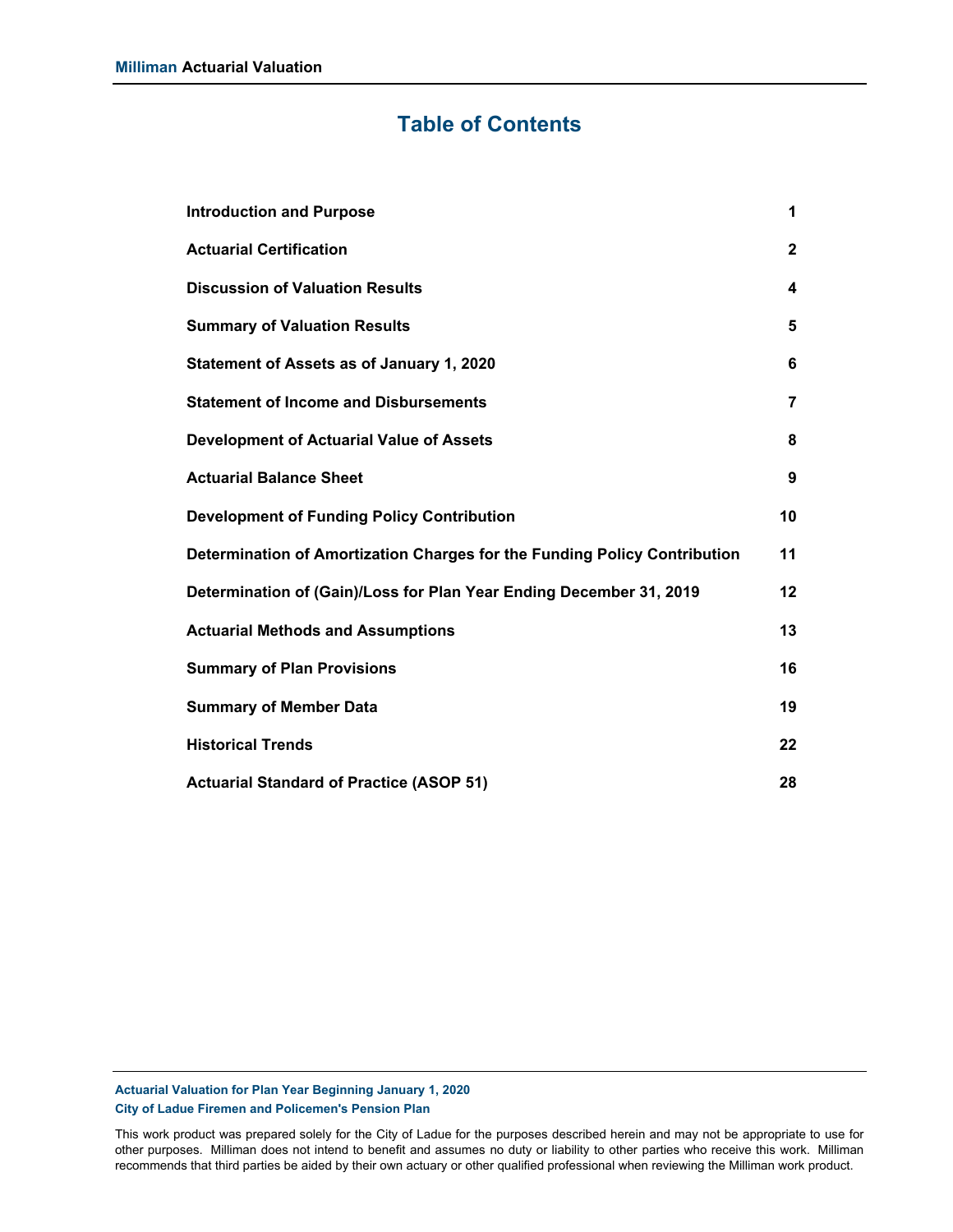### **Introduction and Purpose**

In this report, we present the results of the January 1, 2020 actuarial valuation for the City of Ladue Firemen and Policemen's Pension Plan. The report has been prepared at the request of the City for the sole use of the City of Ladue Firemen and Policemen's Pension Plan and the City of Ladue as the contributing plan sponsor.

### **Purposes of the Valuation**

The actuarial valuation of the Plan is intended to accomplish several purposes:

- (a) The determination of the employer contributions under the funding policy for the 2020 calendar year
- (b) Assessment of the relative funded position of the plan on an ongoing basis, i.e., through a comparison of plan assets and projected plan liabilities

### **Actuarial Valuation for Plan Year Beginning January 1, 2020 Page 1 City of Ladue Firemen and Policemen's Pension Plan**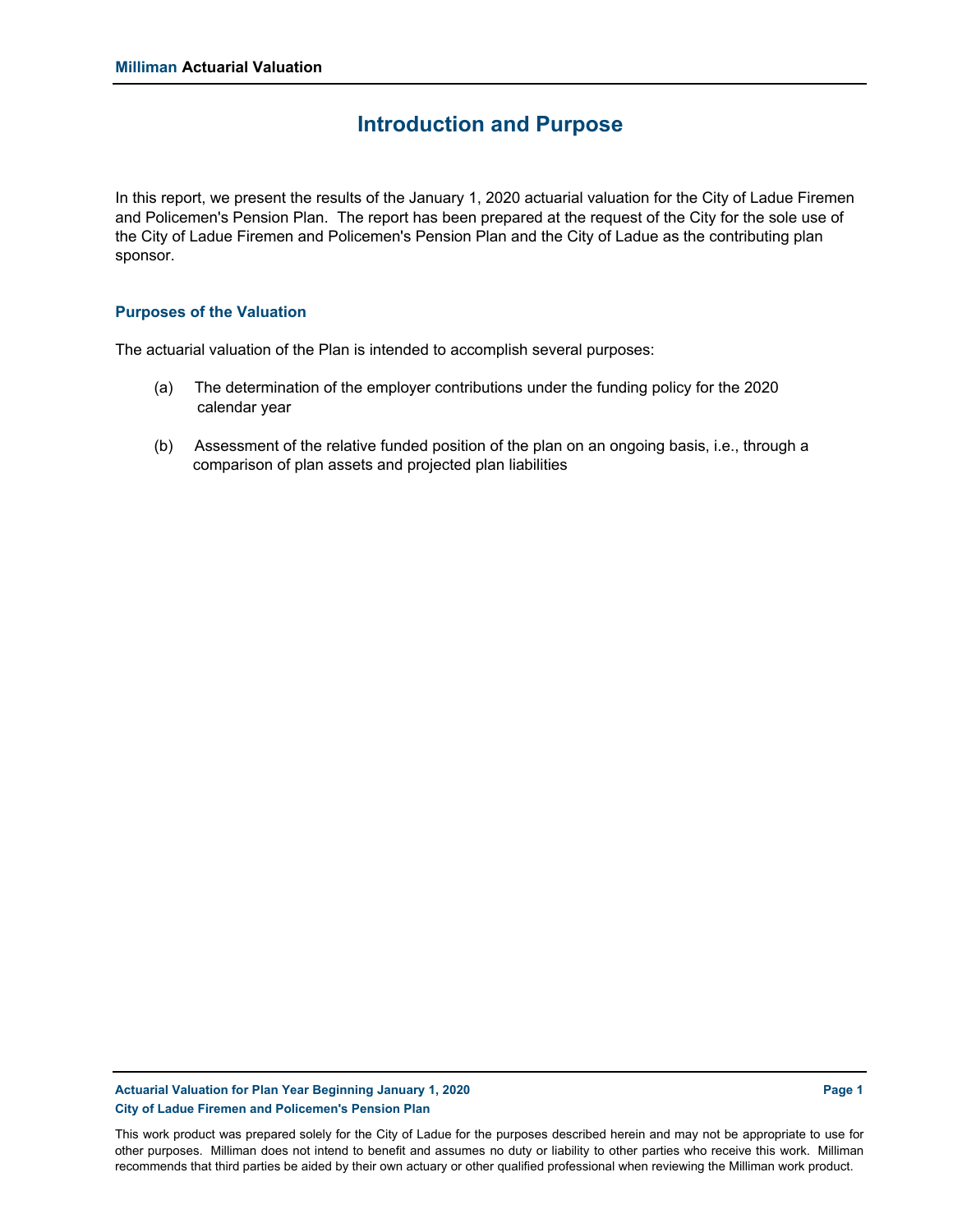### **Actuarial Certification**

As requested, we have performed an actuarial valuation of the City of Ladue Firemen and Policemen's Pension Plan as of January 1, 2020 for determining contributions for the calendar year ending December 31, 2020. Our findings are set forth in this actuary's report. This report reflects the benefit provisions in effect on January 1, 2020.

In preparing this report, we relied, without audit, on information (some oral and some in writing) supplied by the City and The Commerce Trust Company. This information includes, but is not limited to, plan provisions, employee data, and financial information. We found this information to be reasonably consistent and comparable with information used for other purposes. The valuation results depend on the integrity of this information. If any of this information is inaccurate or incomplete our results may be different and our calculations may need to be revised.

All costs, liabilities, rates of interest, and other factors for the Plan have been determined on the basis of actuarial assumptions and methods which are individually reasonable (taking into account the experience of the Plan and reasonable expectations).

This valuation report is only an estimate of the Plan's financial condition as of a single date. It can neither predict the Plan's future condition nor guarantee future financial soundness. Actuarial valuations do not affect the ultimate cost of Plan benefits, only the timing of Plan contributions. While the valuation is based on an array of individually reasonable assumptions, other assumption sets may also be reasonable and valuation results based on those assumptions would be different. No one set of assumptions is uniquely correct. Determining results using alternative assumptions is outside the scope of our engagement.

Future actuarial measurements may differ significantly from the current measurements presented in this report due to such factors as the following: plan experience differing from that anticipated by the economic or demographic assumptions; changes in economic or demographic assumptions; increases or decreases expected as part of the natural operation of the methodology used for these measurements (such as the end of an amortization period or additional cost or contribution requirements based on the plan's funded status); and changes in plan provisions or applicable law. Due to the limited scope of our assignment, we did not perform an analysis of the potential range of future measurements. The City has the final decision regarding the appropriateness of the assumptions and adopted them as indicated in this report.

Actuarial computations presented in this report are for purposes of determining the funding policy contribution amounts for the City. The calculations in the enclosed report have been made on a basis consistent with our understanding of the City's funding requirements and goals as well as our understanding of the plan provisions described on pages 16-18 of this report. Determinations for purposes other than meeting these requirements may be significantly different from the results contained in this report. Accordingly, additional determinations may be needed for other purposes.

### **Actuarial Valuation for Plan Year Beginning January 1, 2020 Page 2 City of Ladue Firemen and Policemen's Pension Plan**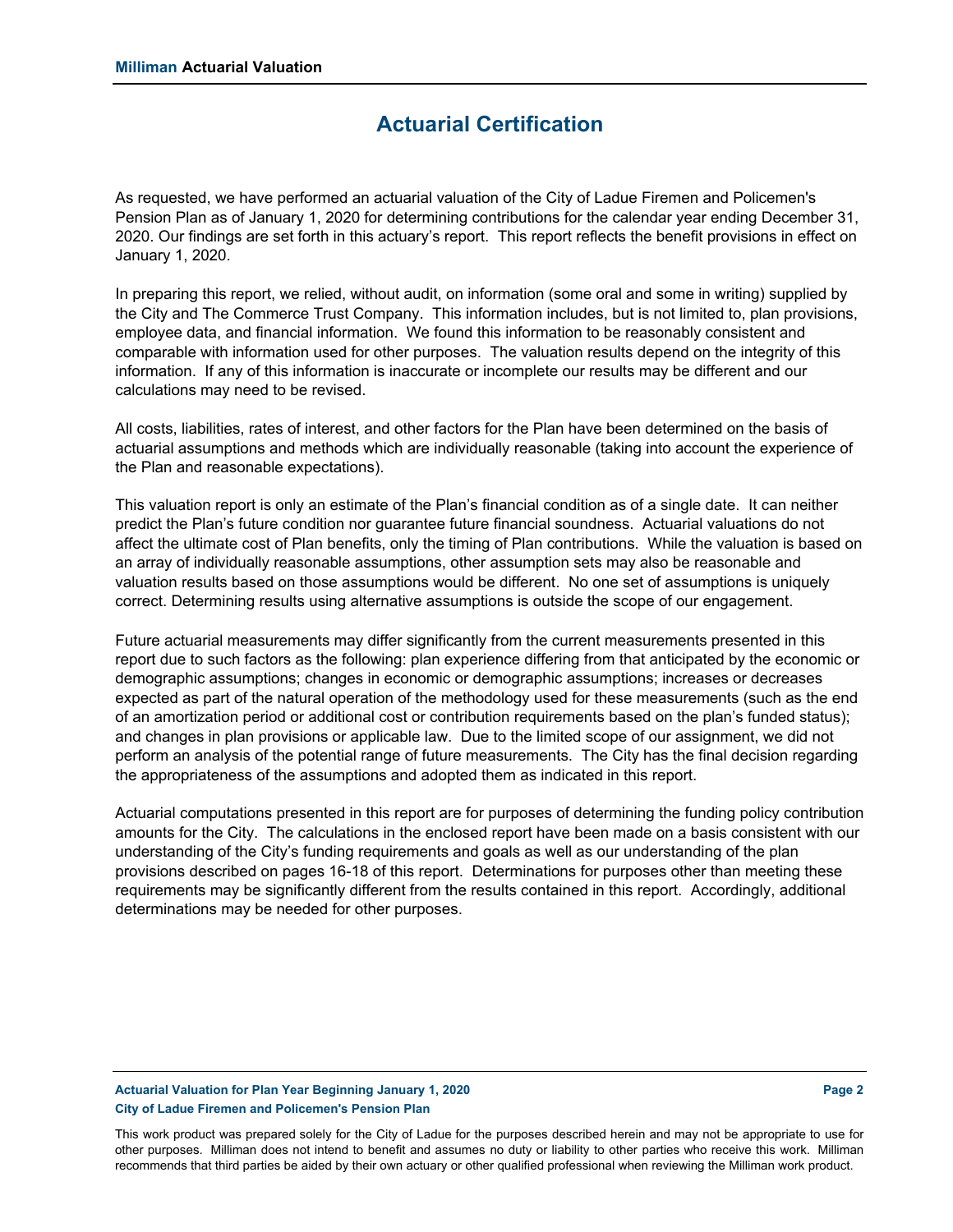### **Actuarial Certification**

Milliman's work is prepared solely for the internal business use of the City of Ladue. To the extent that Milliman's work is not subject to disclosure under applicable public records laws, Milliman's work may not be provided to third parties without Milliman's prior written consent. Milliman does not intend to benefit or create a legal duty to any third party recipient of its work product. Milliman's consent to release its work product to any third party may be conditioned on the third party signing a Release, subject to the following exceptions:

- (a) The City may provide a copy of Milliman's work, in its entirety, to the Plan's professional service advisors who are subject to a duty of confidentiality and who agree to not use Milliman's work for any purpose other than to benefit the Plan.
- (b) The City may provide a copy of Milliman's work, in its entirety, to other governmental entities, as required by law.

No third party recipient of Milliman's work product should rely upon Milliman's work product. Such recipients should engage qualified professionals for advice appropriate to their specific needs.

The consultants who worked on this assignment are pension actuaries. Milliman's advice is not intended to be a substitute for qualified legal or accounting counsel.

The signing actuaries are independent of the plan sponsor. We are not aware of any relationship that would impair the objectivity of our work.

On the basis of the foregoing, we hereby certify that, to the best of our knowledge and belief, this report is complete and has been prepared in accordance with generally recognized accepted actuarial principles and practices. We are members of the American Academy of Actuaries and meet the Qualification Standards to render the actuarial opinion contained herein.

Michal of  $Z \rightarrow$ 

Consulting Actuary Consulting Actuary

Within him

Michael Zwiener, FSA, MAAA William Winningham, EA, MAAA Joint Board Enrollment #20-03686 Joint Board Enrollment #20-06367

### **Actuarial Valuation for Plan Year Beginning January 1, 2020 Page 3 City of Ladue Firemen and Policemen's Pension Plan**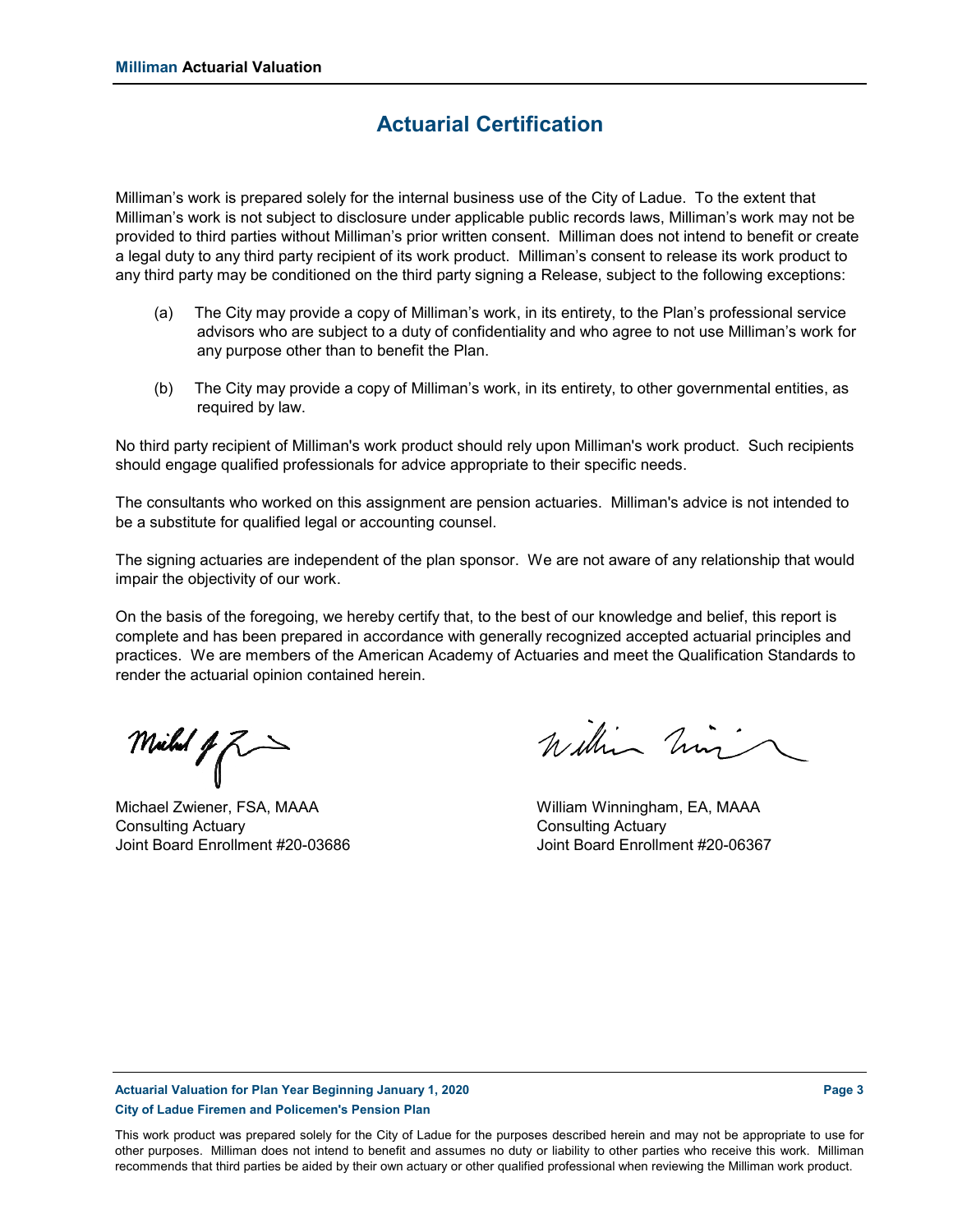### **Discussion of Valuation Results**

### **Funding Policy Contribution**

The results of this valuation are used to determine the contribution rates under the funding policy to the Plan for the 2020 plan year. A comparison of policy contribution rates for the current and immediately preceding valuations is shown below:

|                                             | <b>Valuation Date</b>  | <b>Valuation Date</b>  |
|---------------------------------------------|------------------------|------------------------|
|                                             | <b>January 1, 2019</b> | <b>January 1, 2020</b> |
| Applies to Calendar Year                    | 01/01/19-12/31/19      | 01/01/20-12/31/20      |
| Funding Policy Contribution (with interest) | \$1.834.700            | \$1,690,108            |
| <b>Actual Employer Contribution</b>         | \$1.834.700            | N/A                    |

The funding policy contribution decreased from \$1,834,700 to \$1,690,108. The funding policy contribution decreased primarily due to liability gains and a decrease in the rate of future mortality improvements under the MP-2019 improvement scale.

#### **Plan Assets**

The unaudited market value of plan assets increased from \$32,599,549 at January 1, 2019 to \$38,451,363 at January 1, 2020. A balance sheet and statement of income and disbursements are presented on pages 6 and 7, respectively. The net market rate of return was 19.4% versus the prior year assumed rate of 7% resulting in a gain for the period.

The actuarial value of assets increased from \$35,377,311 at January 1, 2019 to \$37,264,050 at January 1, 2020. The development of the January 1, 2020 actuarial value of assets is presented on page 8. The net actuarial rate of return for the period was 6.6% vs. the assumed rate of 7.0%.

Due to the asset smoothing method used, there are \$1,187,313 of investment gains that have not yet been recognized in the Actuarial Value of Assets (see page 8).

### **Actuarial Assumptions, Methods and Plan Provisions**

The projection scale used for the mortality assumption was changed from MP-2018 to MP-2019

All other actuarial assumptions, methods and plan provisions remained the same as the prior year. Descriptions of these can be found on pages 13-18.

#### **Plan Population**

The number of active members included in the valuation increased from 58 to 59 from the previous valuation to the current valuation. The number of members in pay status remained at 67. The number of deferred vested members increased from 4 to 5 . A detailed reconciliation can be found on page 21.

### **GASB 67/68 Disclosures**

The GASB disclosures are presented in a separate report.

**Actuarial Valuation for Plan Year Beginning January 1, 2020 Page 4 City of Ladue Firemen and Policemen's Pension Plan**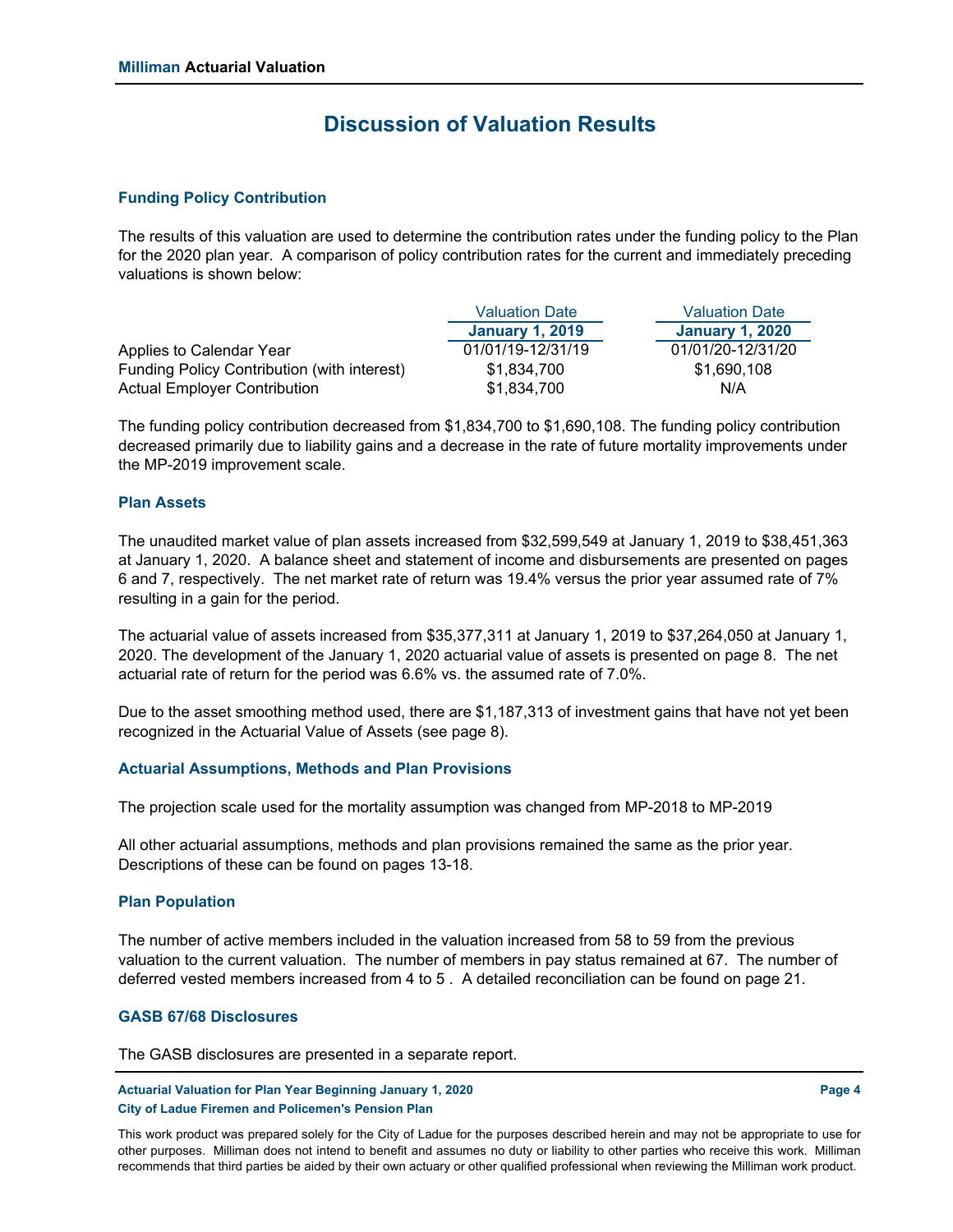## **Summary of Valuation Results**

|                                                                                     | <b>Valuation Date</b>   | <b>Valuation Date</b>  |
|-------------------------------------------------------------------------------------|-------------------------|------------------------|
|                                                                                     | <b>January 1, 2019</b>  | <b>January 1, 2020</b> |
| <b>Number of Members</b>                                                            |                         |                        |
| Active                                                                              | 58                      | 59                     |
| <b>Receiving Payments</b>                                                           | 67                      | 67                     |
| <b>Terminated Vested</b>                                                            | $\overline{\mathbf{4}}$ | $\sqrt{5}$             |
| <b>Terminated Nonvested Refunded</b>                                                | 0                       | $\mathbf 0$            |
| Total                                                                               | 129                     | 131                    |
| <b>Annual Payroll of Members under Normal</b>                                       |                         |                        |
| <b>Retirement Age</b>                                                               | 5,295,617               | 5,433,772              |
| <b>Market Value of Assets</b>                                                       | 32,599,549              | 38,451,363             |
| <b>Actuarial Value of Assets</b>                                                    | 35,377,311              | 37,264,050             |
| <b>Present Value of Future Benefits</b>                                             | 51,473,670              | 51,208,629             |
| <b>Entry Age Accrued Liability</b>                                                  | 43,169,720              | 42,999,057             |
| <b>Unfunded Entry Age Accrued Liability</b>                                         | 7,792,409               | 5,735,007              |
| <b>Entry Age Normal Cost</b>                                                        | 795,815                 | 784,328                |
| <b>Expected Employee Contributions (reflects first 3%</b><br>of contributions only) | 158,869                 | 163,013                |
| <b>Assumed Expenses</b>                                                             | 25,000                  | 25,000                 |
| <b>Funding Policy Contribution, with Interest</b>                                   | 1,834,700               | 1,690,108              |
| <b>Funding Policy Contribution as a Percentage of</b><br><b>Covered Payroll</b>     | 34.6%                   | 31.1%                  |

### Actuarial Valuation for Plan Year Beginning January 1, 2020 **Page 1, 2020** Page 5 **City of Ladue Firemen and Policemen's Pension Plan**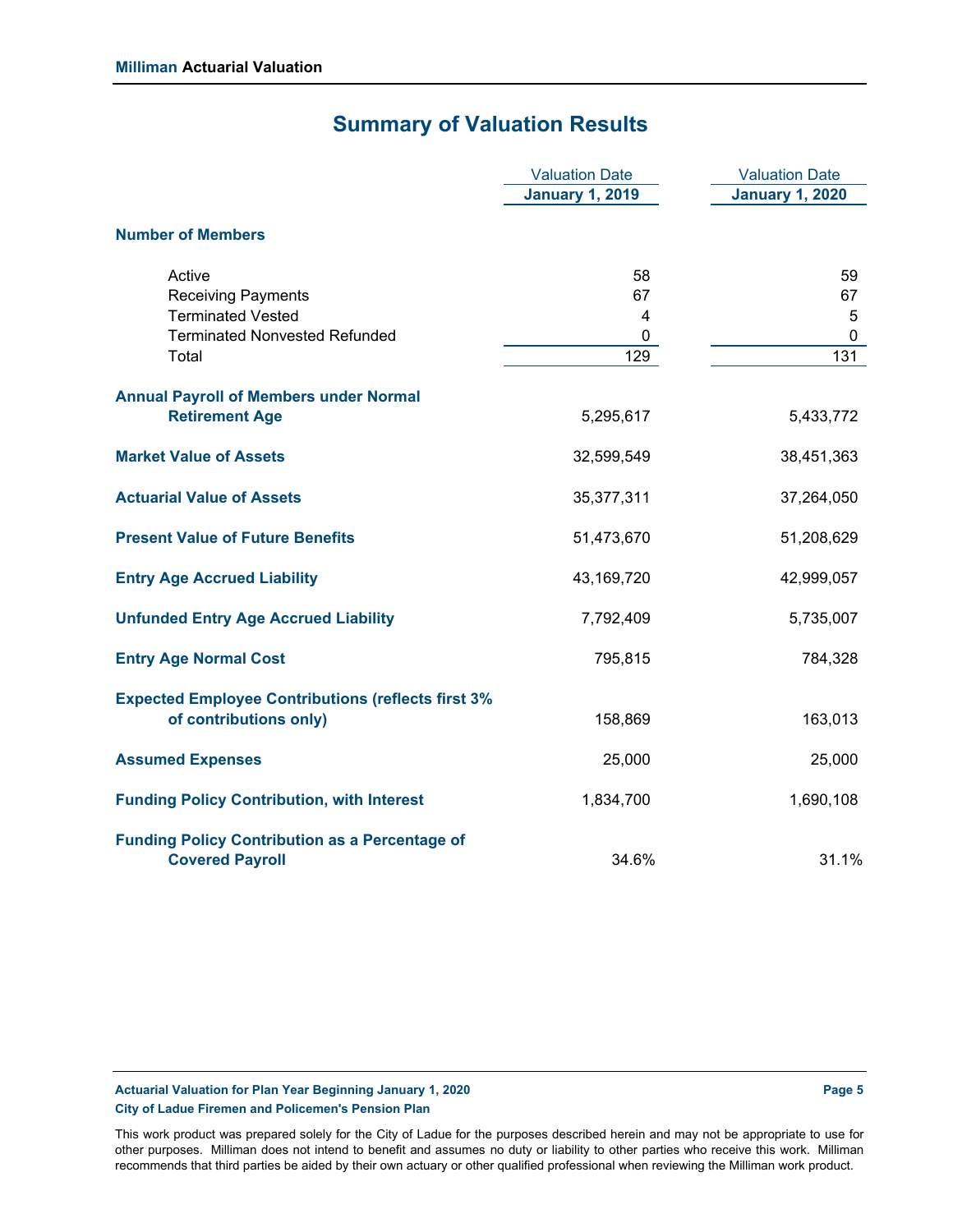## **Statement of Assets as of January 1, 2020**

| <b>Assets</b>                    | <b>Market Value</b> |
|----------------------------------|---------------------|
| Cash and Equivalents             | 568,265             |
| <b>Fixed Incomve Investments</b> | 6,923,417           |
| Corporate Stocks - Domestic      | 15,747,904          |
| Corporate Stocks - International | 7,665,854           |
| <b>Real Estate</b>               | 4,444,919           |
| Alternate Investments            | 3,031,262           |
| <b>Accounts Receivable</b>       | 69,742              |
| <b>Total Assets</b>              | 38,451,363          |
| <b>Liabilities</b><br>. .        |                     |

None

**Net Assets** \$38,451,363

Actuarial Valuation for Plan Year Beginning January 1, 2020 **Page 6** Page 6 **City of Ladue Firemen and Policemen's Pension Plan**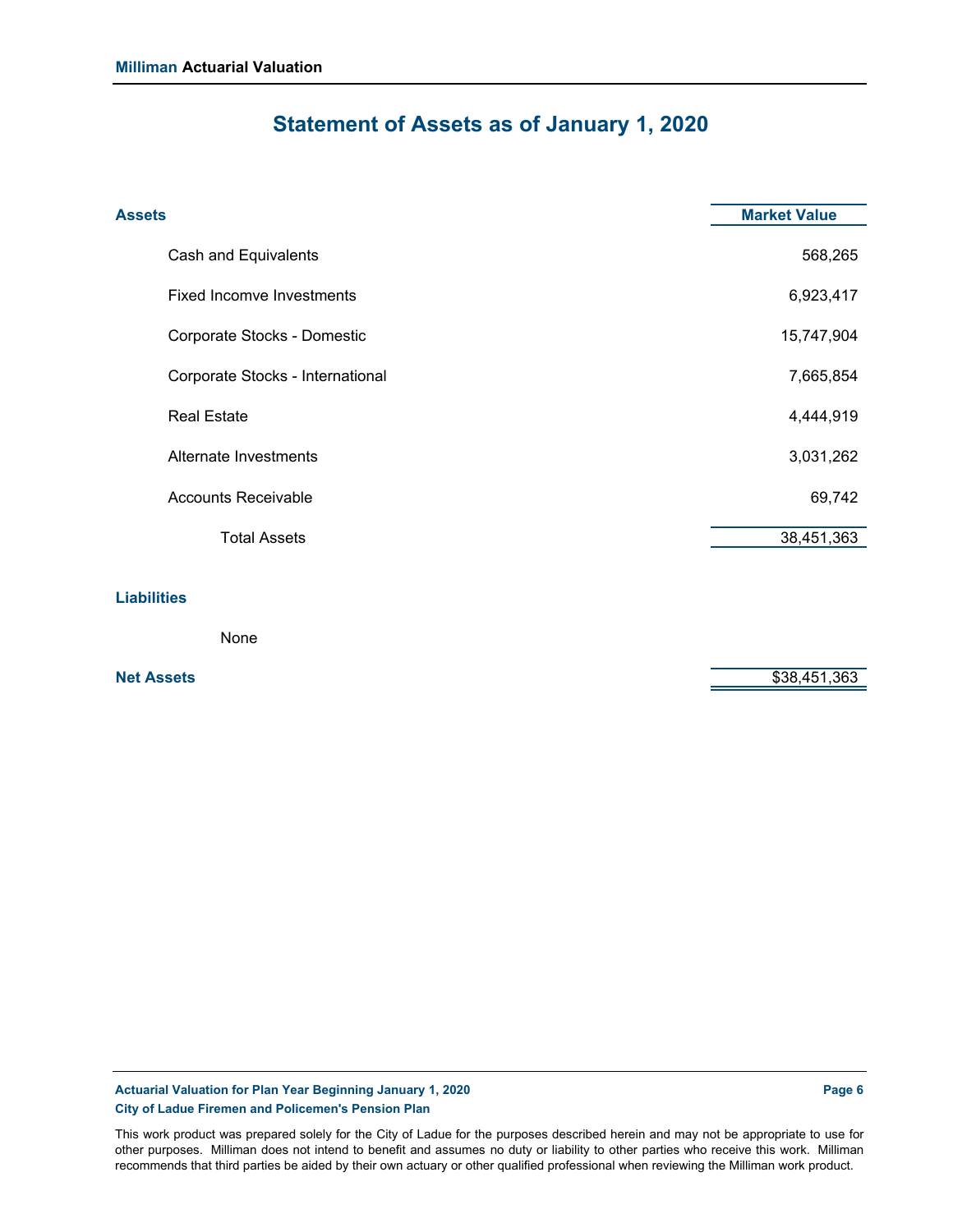### **Statement of Income and Disbursements**

| Market Value of Assets as of January 1, 2019                                                                                                                                                                                                | \$32,599,549                                                                |
|---------------------------------------------------------------------------------------------------------------------------------------------------------------------------------------------------------------------------------------------|-----------------------------------------------------------------------------|
| <b>Income</b>                                                                                                                                                                                                                               |                                                                             |
| <b>City Contributions</b><br><b>Employee Contributions</b><br>Investment Income (Including Realized and Unrealized Capital Gain/Losses)<br><b>Interest and Dividends</b><br>Other Income<br>Change in Accrued Income<br><b>Total Income</b> | 1,834,700<br>324,694<br>5,734,127<br>695,448<br>0<br>(50, 771)<br>8,538,198 |
| <b>Expenses</b>                                                                                                                                                                                                                             |                                                                             |
| <b>Employee Benefit Distributions</b><br><b>Investment Expenses</b><br><b>Administrative Expenses</b>                                                                                                                                       | 2,573,553<br>94,731<br>18,100                                               |
| <b>Total Expenses</b>                                                                                                                                                                                                                       | 2,686,384                                                                   |
| Net Increase (Decrease)                                                                                                                                                                                                                     | 5,851,814                                                                   |
| <b>Market Value of Assets as of December 31, 2019</b>                                                                                                                                                                                       | \$38,451,363                                                                |
| <b>Rate of Return</b>                                                                                                                                                                                                                       | 19.4%                                                                       |

Actuarial Valuation for Plan Year Beginning January 1, 2020 **Page 7** Page 7 **City of Ladue Firemen and Policemen's Pension Plan**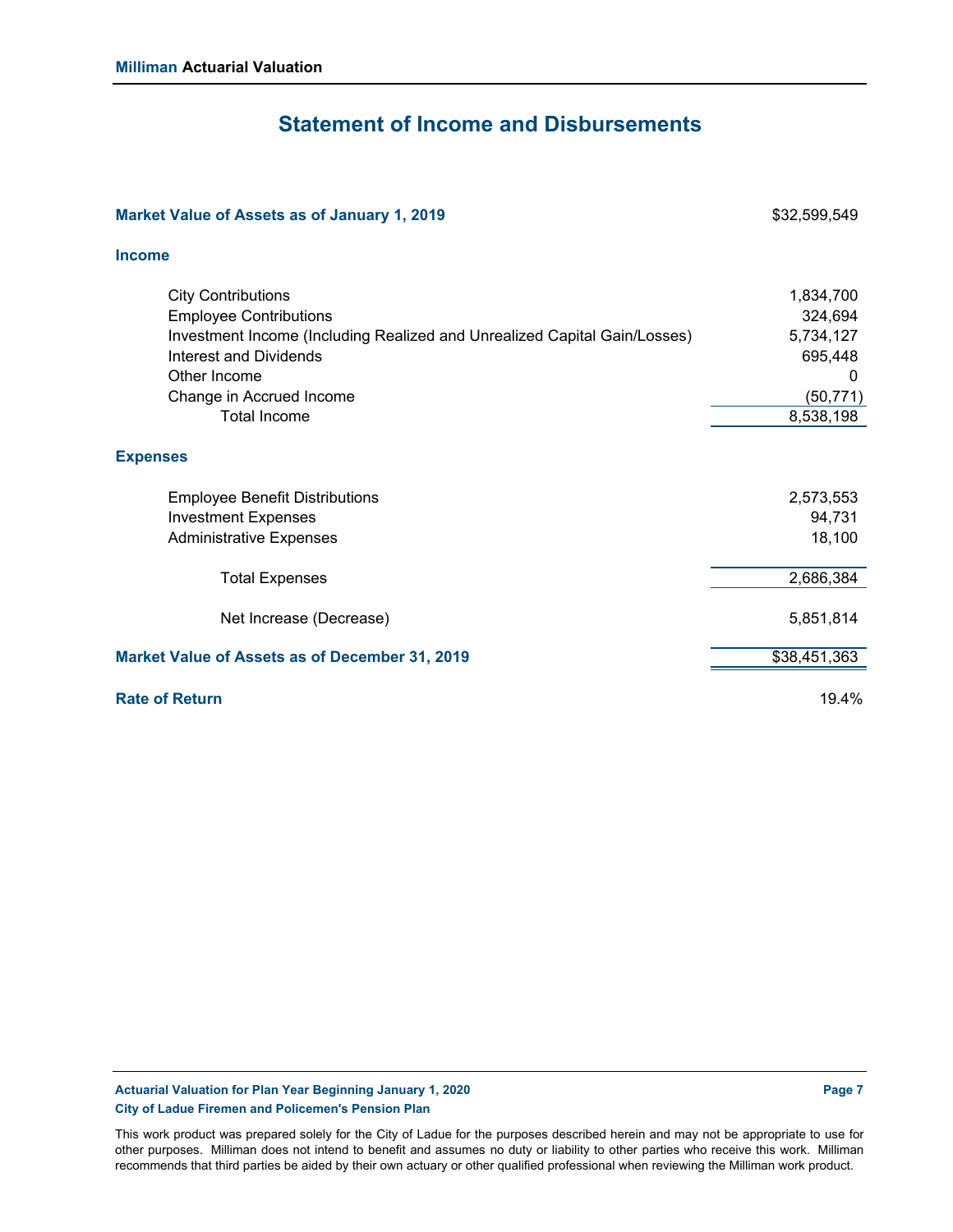## **Development of Actuarial Value of Assets**

| 1. Actuarial Value of Assets as of January 1, 2019                                                                         | \$35,377,311 |
|----------------------------------------------------------------------------------------------------------------------------|--------------|
| <b>2. Contributions</b>                                                                                                    | 2,159,394    |
| <b>3. Benefit Payments</b>                                                                                                 | (2,573,553)  |
| 4. Expenses                                                                                                                | (18, 100)    |
| 5. Expected Return at 7.00%                                                                                                | 2,461,283    |
| 6. Expected Actuarial Value of Assets as of December 31, 2019<br>$= (1) + (2) + (3) + (4) + (5)$                           | 37,406,335   |
| 7. Market Value of Assets as of December 31, 2019                                                                          | 38,451,363   |
| 8. Adjustments on Market Value<br>(See Schedule of Market Value Adjustments below)                                         | (142, 285)   |
| 9. Actuarial Value of Assets as of December 31, 2019<br>$=$ (6) + (8), but not less than 80% of (7) nor more than 120% (7) | \$37,264,050 |

### **Schedule of Market Value Adjustments**

| Plan<br>Year | Gain/(Loss)<br>Base | <b>Unrecognized Balance</b><br>1/1/2019 | 12/31/2019<br>Adjustment | <b>Unrecognized Balance</b><br>1/1/2020 |
|--------------|---------------------|-----------------------------------------|--------------------------|-----------------------------------------|
| 2015         | (2, 182, 040)       | (436, 408)                              | (436, 408)               | 0                                       |
| 2016         | (25, 266)           | (10, 107)                               | (5,054)                  | (5,053)                                 |
| 2017         | 2,348,618           | 1,409,171                               | 469,724                  | 939,447                                 |
| 2018         | (4,675,523)         | (3,740,418)                             | (935, 105)               | (2,805,313)                             |
| 2019         | 3,822,790           | N/A                                     | 764,558                  | 3,058,232                               |
|              |                     |                                         |                          |                                         |
| Total        | N/A                 | (2,777,762)                             | (142,285)                | 1,187,313                               |

### **Actuarial Valuation for Plan Year Beginning January 1, 2020 Page 8 City of Ladue Firemen and Policemen's Pension Plan**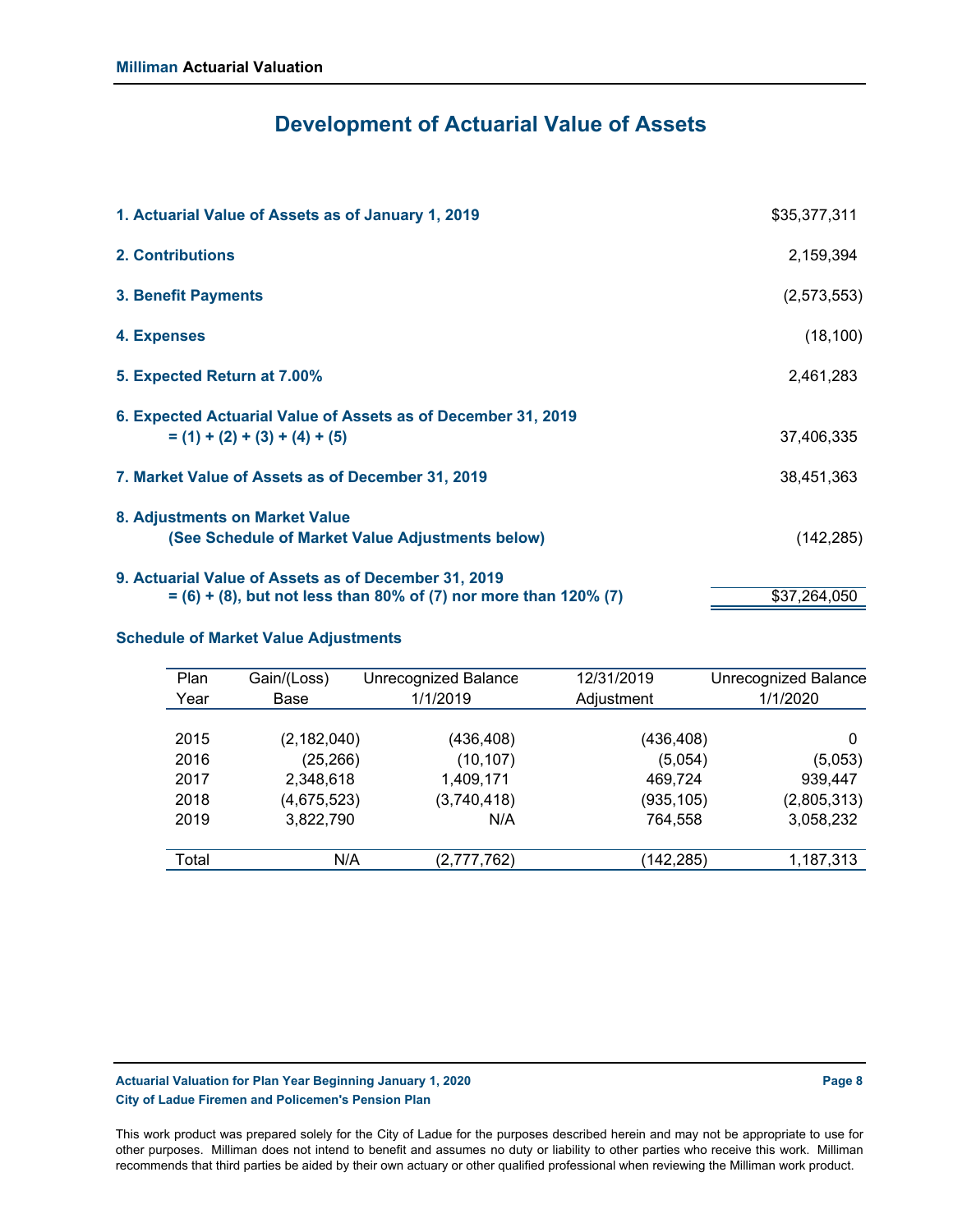### **Actuarial Balance Sheet**

The key elements of the actuarial funding process are illustrated in the Actuarial Balance Sheet. The format of the balance sheet captures the essential purpose of an actuarial cost method - the determination of assets sufficient to provide for pension benefits.

The Actuarial Present Value of Current and Prospective Plan Benefits is the liability that must be balanced by Current and Prospective assets. The Present Value of Future Normal Cost Contributions represents the prospective assets from contributions that will be made for costs allocated to the future.

**January 1, 2020 Liabilities 1. Actuarial Present Value of Future Benefits** a. Active Members \$23,044,926 b. Terminated Vested Members 1,261,273 c. Retired Members 22,215,057 d. Beneficiaries 1,809,473 e. Disabled Members 2,877,900 f. Total 51,208,629 **Assets 1. Current Valuation Assets** a. Actuarial Value of Assets 37,264,050 **2. Prospective Valuation Assets** a. Unfunded Actuarial Accrued Liability 5,735,007 b. Present Value of Future Normal Cost Contributions 6,209,572 **3. Total** 51,208,629

**Actuarial Valuation for Plan Year Beginning January 1, 2020 Page 9 City of Ladue Firemen and Policemen's Pension Plan**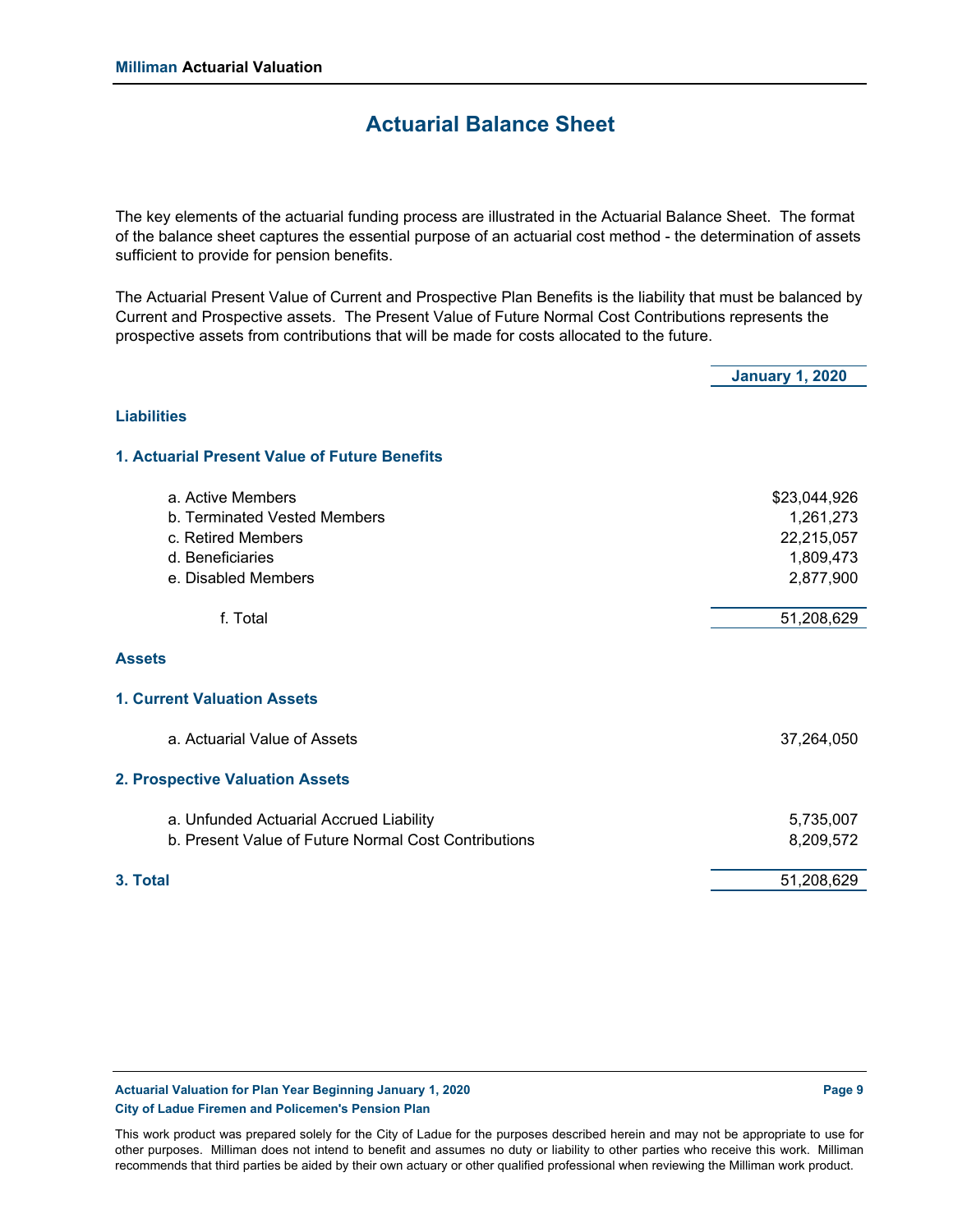## **Development of Funding Policy Contribution**

|                                                                                                                    | <b>January 1, 2020</b>                                            |
|--------------------------------------------------------------------------------------------------------------------|-------------------------------------------------------------------|
| 1. Entry Age Accrued Liability                                                                                     |                                                                   |
| a. Active Members<br>b. Terminated Vested Members<br>c. Retired Members<br>d. Beneficiaries<br>e. Disabled Members | \$14,835,354<br>1,261,273<br>22,215,057<br>1,809,473<br>2,877,900 |
| f. Total                                                                                                           | 42,999,057                                                        |
| 2. Actuarial Value of Assets                                                                                       | 37,264,050                                                        |
| 3. Funded Ratio: (2) / (1f)                                                                                        | 86.7%                                                             |
| 4. Entry Age Unfunded Accrued Liability: (1f) - (2)                                                                | 5,735,007                                                         |
| 5. Entry Age Normal Cost:                                                                                          | 784,328                                                           |
| 6. Expected Employee Contributions:*                                                                               | 163,013                                                           |
| 7. Assumed Expenses at Beginning of Year (\$25,000 at mid year)                                                    | 24,168                                                            |
| 8. Normal Cost Including Expenses: (5) - (6) + (7)                                                                 | 645,483                                                           |
| <b>9. Covered Payroll</b>                                                                                          | 5,433,772                                                         |
| 10. Amortization of Unfunded Actuarial Accrued Liability                                                           | 1,031,260                                                         |
| 11. Funding Policy Contribution at Beginning of Year: (8) + (10)                                                   | 1,676,743                                                         |
| 12. Funding Policy Contribution, with Interest to Expected Payment Date                                            | 1,690,108                                                         |
| 13. Funding Policy Contribution as a Percentage of Payroll                                                         | 31.1%                                                             |

\*Reflects first 3% of employee contributions

**Actuarial Valuation for Plan Year Beginning January 1, 2020 Page 10 Page 10 Page 10 City of Ladue Firemen and Policemen's Pension Plan**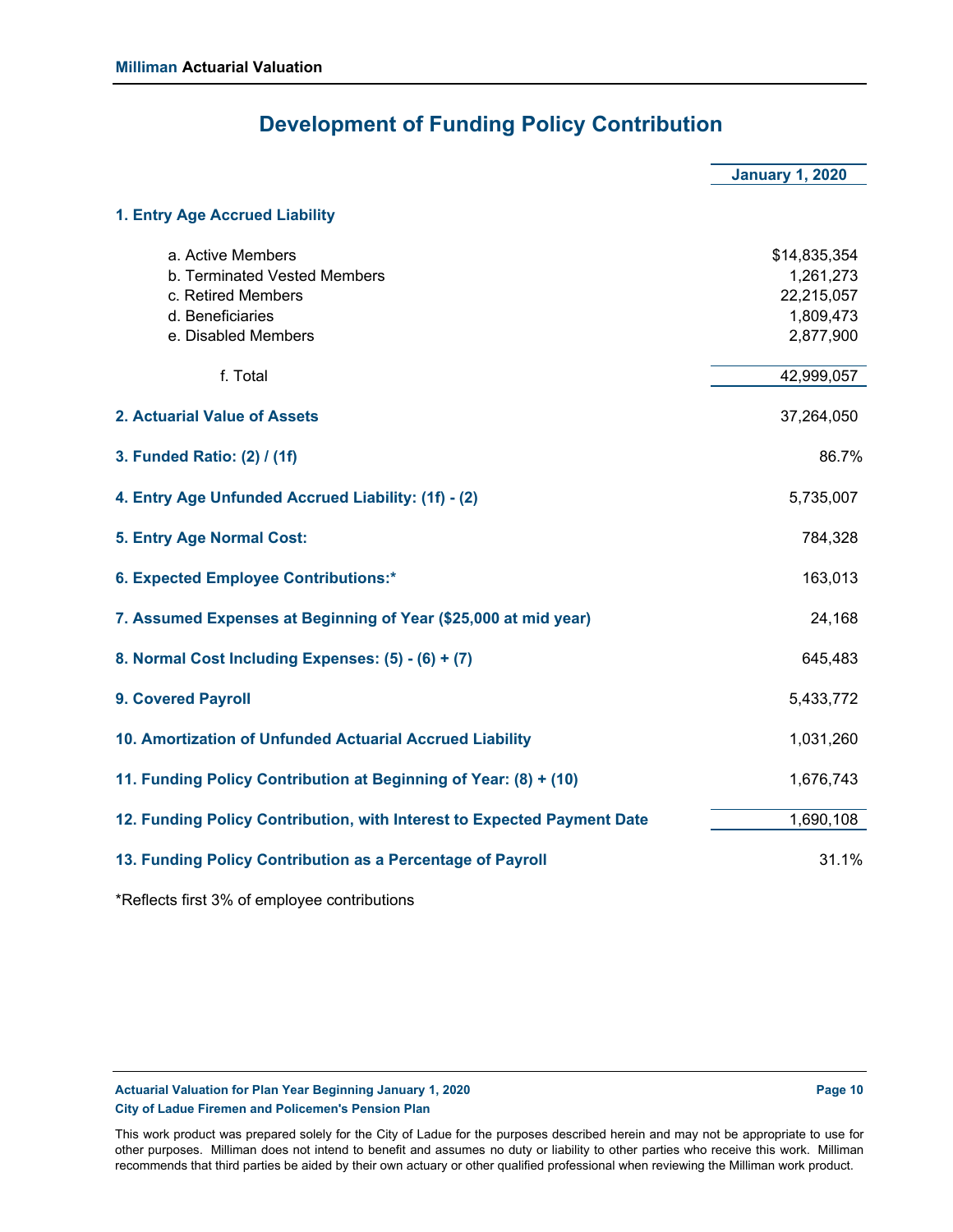## **Determination of Amortization Charges for the Funding Policy Contribution**

| <b>Date</b><br><b>Incurred</b> | <b>Description</b>                 | <b>Initial</b><br><b>Balance</b> | <b>Initial</b><br><b>Amortization</b><br><b>Period</b> | <b>Unamortized</b><br><b>Base</b><br><b>January 1, 2019</b> | <b>Contribution</b><br>to Base | <b>Unamortized</b><br><b>Base</b><br><b>January 1, 2020</b> | <b>Amortization</b><br><b>Payment</b> |
|--------------------------------|------------------------------------|----------------------------------|--------------------------------------------------------|-------------------------------------------------------------|--------------------------------|-------------------------------------------------------------|---------------------------------------|
|                                |                                    |                                  |                                                        |                                                             |                                |                                                             |                                       |
| 1/1/2013                       | Initial Unfunded Accrued Liability | 12,814,062                       | 20                                                     | 7,320,299                                                   | 1,208,414                      | 6,624,305                                                   | 1,130,427                             |
| 1/1/2014                       | <b>Experience Gain</b>             | (961, 835)                       | 20                                                     | (701, 577)                                                  | (90, 705)                      | (659, 983)                                                  | (84, 851)                             |
| 1/1/2015                       | <b>Experience Gain</b>             | (417,005)                        | 20                                                     | (366, 675)                                                  | (39, 325)                      | (353,018)                                                   | (36, 787)                             |
| 1/1/2016                       | <b>Experience Loss</b>             | 457,069                          | 20                                                     | 415,617                                                     | 43,104                         | 401,606                                                     | 40,322                                |
| 1/1/2017                       | <b>Assumption Changes</b>          | 1,703,516                        | 20                                                     | 1,596,365                                                   | 160,648                        | 1,547,463                                                   | 150,280                               |
| 1/1/2017                       | Experience Gain                    | (503, 306)                       | 20                                                     | (471, 649)                                                  | (47, 463)                      | (457, 201)                                                  | (44, 400)                             |
| 1/1/2018                       | <b>Assumption Changes</b>          | (207, 036)                       | 20                                                     | (199,396)                                                   | (19, 524)                      | (193, 830)                                                  | (18, 264)                             |
| 1/1/2018                       | Experience Gain                    | (644, 345)                       | 20                                                     | (620, 563)                                                  | (60, 765)                      | (603, 237)                                                  | (56, 843)                             |
| 1/1/2019                       | <b>Assumption Changes</b>          | (20,096)                         | 20                                                     | (20,096)                                                    | (1,895)                        | (19,608)                                                    | (1,773)                               |
| 1/1/2019                       | Experience Gain                    | 840,086                          | 20                                                     | 840,086                                                     | 79,223                         | 819,669                                                     | 74,110                                |
| 1/1/2020                       | <b>Assumption Changes</b>          | (111, 881)                       | 20                                                     | N/A                                                         | N/A                            | (111, 881)                                                  | (9,870)                               |
| 1/1/2020                       | Experience Gain                    | (1, 259, 278)                    | 20                                                     | N/A                                                         | N/A                            | (1,259,278)                                                 | (111,091)                             |
| <b>Total</b>                   |                                    | 11,689,951                       |                                                        | 7,792,411                                                   | 1,231,712                      | 5,735,007                                                   | 1,031,260                             |

### **Actuarial Valuation for Plan Year Beginning January 1, 2020 Page 11**

**City of Ladue Firemen and Policemen's Pension Plan**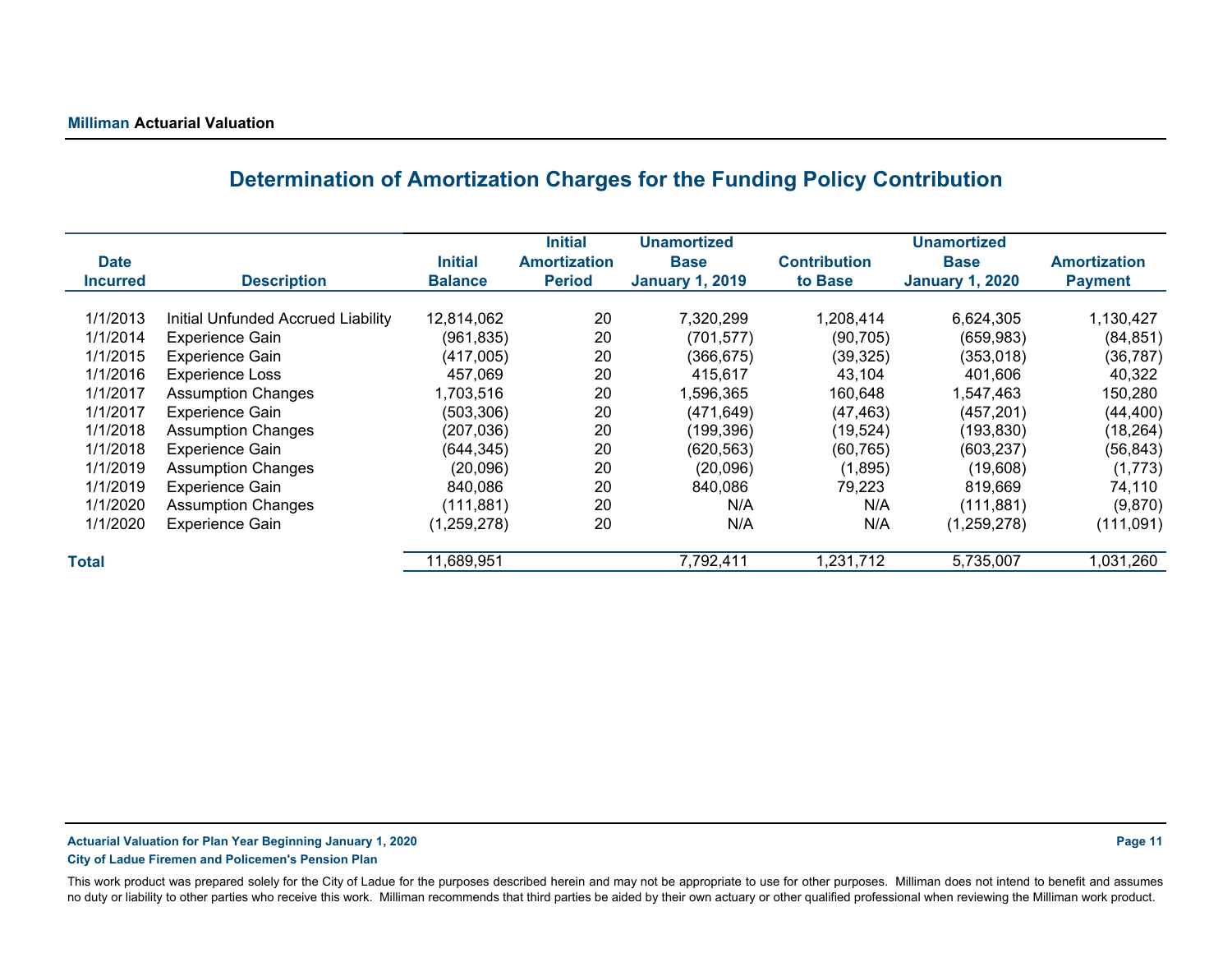## **Determination of (Gain)/Loss for Plan Year Ending December 31, 2019**

| 1. Unfunded Accrued Liability as of January 1, 2019                                                                     | \$7,792,409 |
|-------------------------------------------------------------------------------------------------------------------------|-------------|
| 2. Employer Normal Cost as of January 1, 2019                                                                           | 636,946     |
| 3. Assumed Expenses as of January 1, 2019                                                                               | 24,168      |
| 4. Interest on (1), (2) and (3) at 7.00%                                                                                | 591,747     |
| 5. Employer Contributions for the Prior Plan Year                                                                       | 1,834,700   |
| 6. Interest on (5) at 7.00%                                                                                             | 104,404     |
| 7. Change in Unfunded Accrued Liability due to Assumption Change                                                        | (111, 881)  |
| 8. Expected Unfunded Actuarial Accrued Liability as of December 31, 2019<br>$= (1) + (2) + (3) + (4) - (5) - (6) + (7)$ | 6,994,285   |
| 9. Entry Age Accrued Liability as of December 31, 2019                                                                  | 42,999,057  |
| 10. Actuarial Value of Assets as of December 31, 2019                                                                   | 37,264,050  |
| 11. Unfunded Actuarial Accrued Liability as of December 31, 2019                                                        | 5,735,007   |
| 12. (Gain)/Loss for Plan Year Ending December 31, 2019<br>$= (11) - (8)$                                                | (1,259,278) |

**Actuarial Valuation for Plan Year Beginning January 1, 2020 Page 12 Page 12 Page 12 City of Ladue Firemen and Policemen's Pension Plan**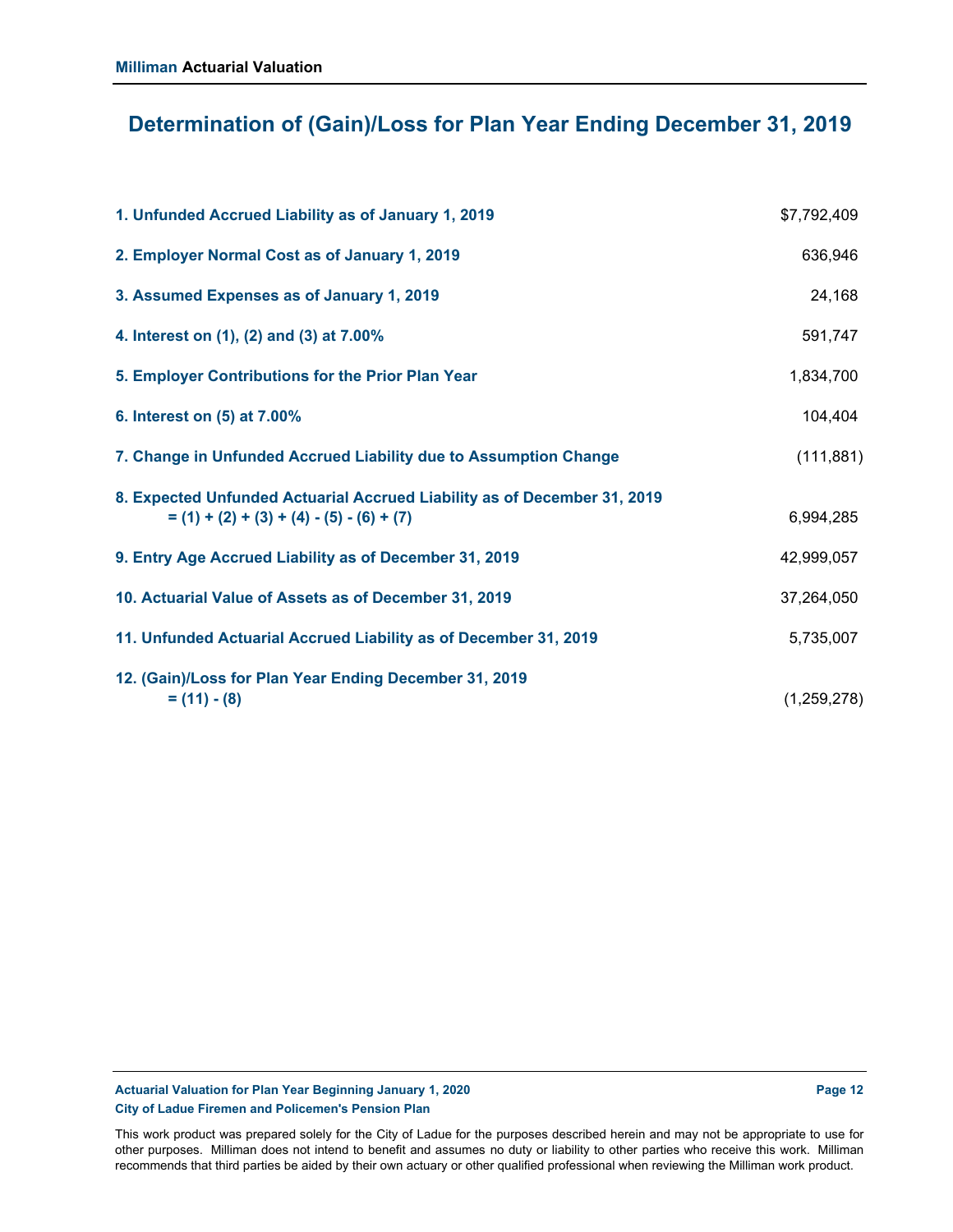## **Actuarial Methods and Assumptions**

### **Interest (adopted 01/01/2013)**

7.00% per annum, compounded annually

**Salary Increases (adopted 01/01/2013)**

4.50% per annum, compounded annually

**Inflation (adopted 01/01/2013)**

2.50% per annum

#### **Mortality (adopted 01/01/2020)**

- Healthy Lives: RP-2014 Healthy Annuitant Mortality Projected Generationally from 2006 using MP-2019 Projection Scale.
- Disabled Lives: RP-2014 Disabled Mortality Projected Generationally from 2006 using MP-2019 Projection Scale.

**Withdrawal Rates vary by age. Rates at selected ages are:** 

|     | <b>Percent</b>     |
|-----|--------------------|
| Age | <b>Withdrawing</b> |
| 20  | 10.0%              |
| 25  | 8.0%               |
| 30  | 5.5%               |
| 35  | 3.4%               |
| 40  | 1.4%               |
| 45  | 0.2%               |
| 50  | $0.0\%$            |

### **Retirement (adopted 01/01/2017)**

Rates vary by age as follows:

|       | <b>Percent</b>  |  |
|-------|-----------------|--|
| Age   | <b>Retiring</b> |  |
| 55    | 50%             |  |
| 56-58 | 20%             |  |
| 59    | 50%             |  |
| ഩ     | 100%            |  |

Terminated vested participants are assumed to retire at age 55.

#### **Actuarial Valuation for Plan Year Beginning January 1, 2020 Page 13 Page 13 Page 13 City of Ladue Firemen and Policemen's Pension Plan**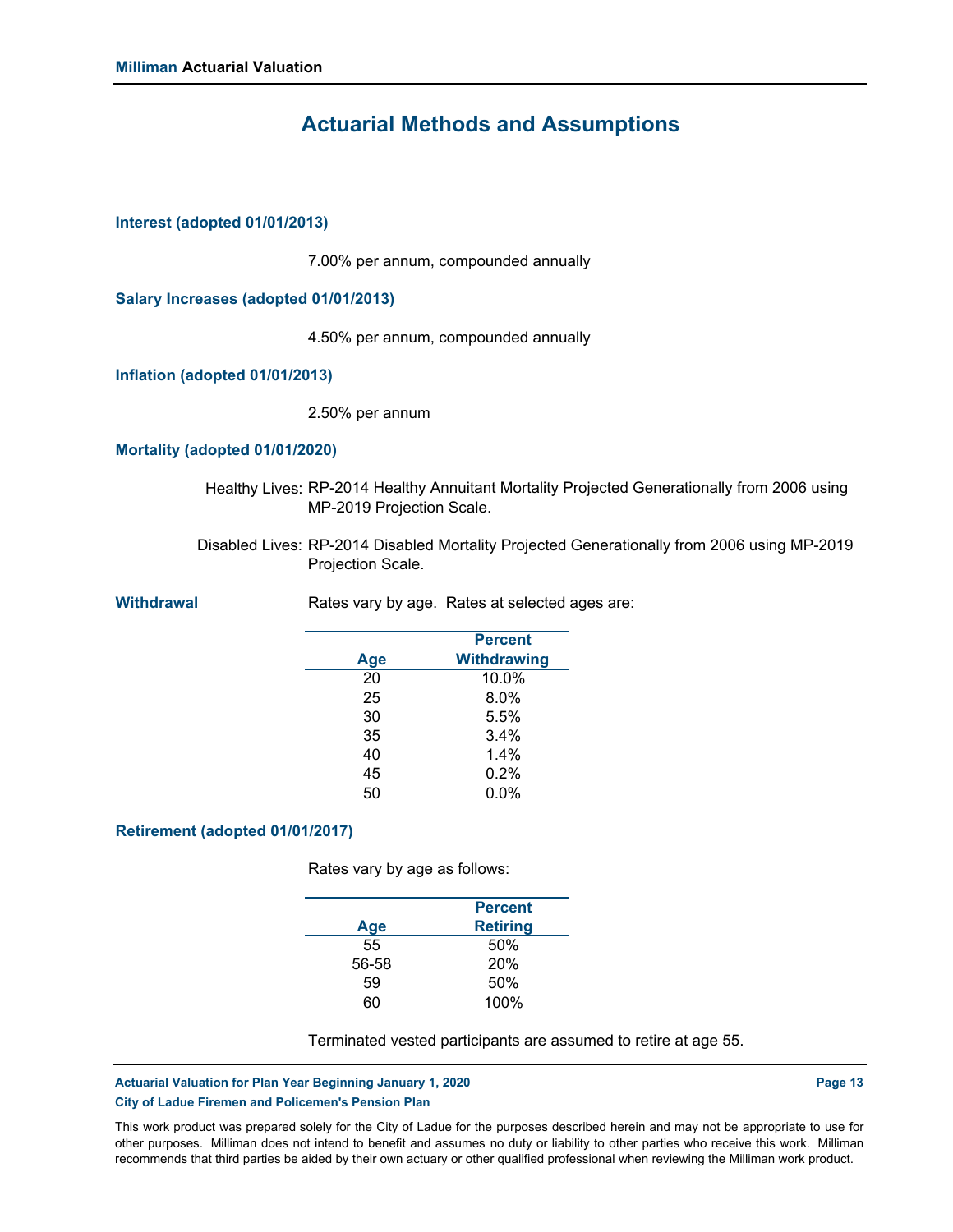### **Actuarial Methods and Assumptions**

### **Disability**

1985 Pension Disability Table – Class 3. Disabilities are assumed to be 75% duty related. Rates at selected ages are:

|     | <b>Percent</b>  |
|-----|-----------------|
|     | <b>Becoming</b> |
| Age | <b>Disabled</b> |
| 20  | 0.14%           |
| 25  | 0.20%           |
| 30  | 0.30%           |
| 35  | 0.42%           |
| 40  | 0.59%           |
| 45  | 0.82%           |
| 50  | 1.22%           |
| 55  | 2.09%           |
| 60  | 3.10%           |
|     |                 |

#### **Administrative Expenses** \$25,000 per year

**Marriage** 80% of members are assumed to be married at the time of withdrawal, retirement, death or disability. Males are assumed to be 4 years older than their

#### **Children of Active Employees**

Active members are assumed to have one child. Each child is assumed to be born at a member's age 28.

**Form of Payment** All members are assumed to elect the Life Annuity with a 50% postretirement death benefit payable to a spouse and eligible children, with the exception that those who terminate prior to retirement are assumed to elect a return of contributions.

#### **Actuarial Cost Method (adopted 01/01/2013)**

The Entry Age Normal Cost Method on a closed group basis was used. Normal costs are computed as a level percent of pay. The Entry Age Normal Unfunded Accrued Liability (UAL) is amortized on a level dollar basis over a closed 20 year period with future changes in UAL resulting in separate 20-year amortization bases.

Actuarial Valuation for Plan Year Beginning January 1, 2020 **Page 14** Page 14 **City of Ladue Firemen and Policemen's Pension Plan**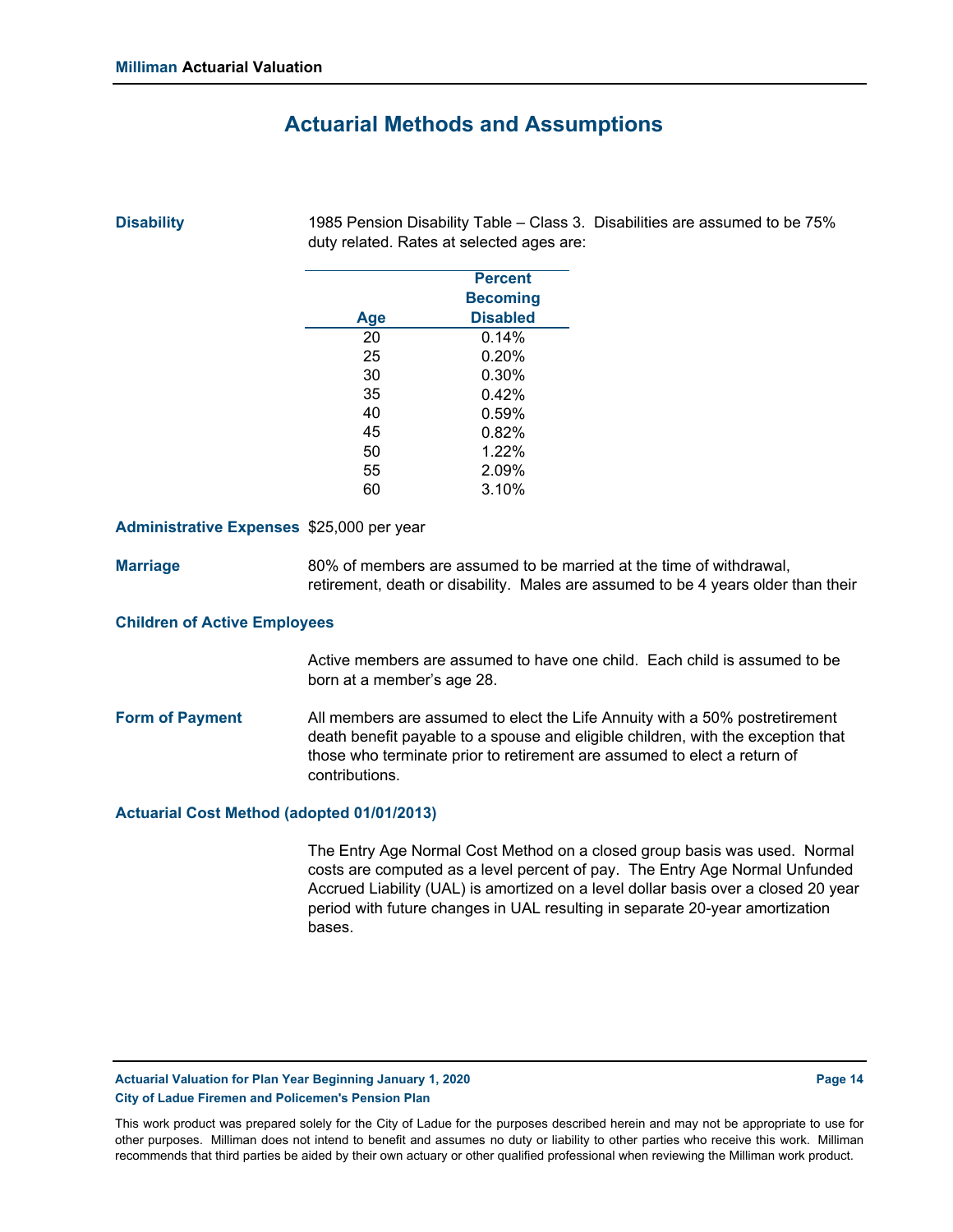### **Actuarial Methods and Assumptions**

Asset Valuation Method An asset valuation method is used to help smooth short term fluctuations in market value. The actuarial value of assets is equal to the prior year's actuarial value of assets adjusted as follows:

- 1. increased with actual contributions for the year;
- 2. reduced by actual benefit payments and expenses for the year;

3. increased by expected investment income calculated using the assumed rate of return

4. increased by phased in investment gains/(losses)

5. limited to no less than 80% of market value and no more than 120% of market value

Each year, the amount of investment gain/(loss) to be phased in is equal to the excess of the plan's market value over the sum of the expected asset value and the unrecognized balances of investment gains/(losses) for the previous five years. 20% of this amount plus 20% of the similar amounts calculated in each of the four preceding years are summed and recognized as the amount of phasedin gains recognized in the current year.

#### Actuarial Valuation for Plan Year Beginning January 1, 2020 **Page 15 Page 15 Page 15 City of Ladue Firemen and Policemen's Pension Plan**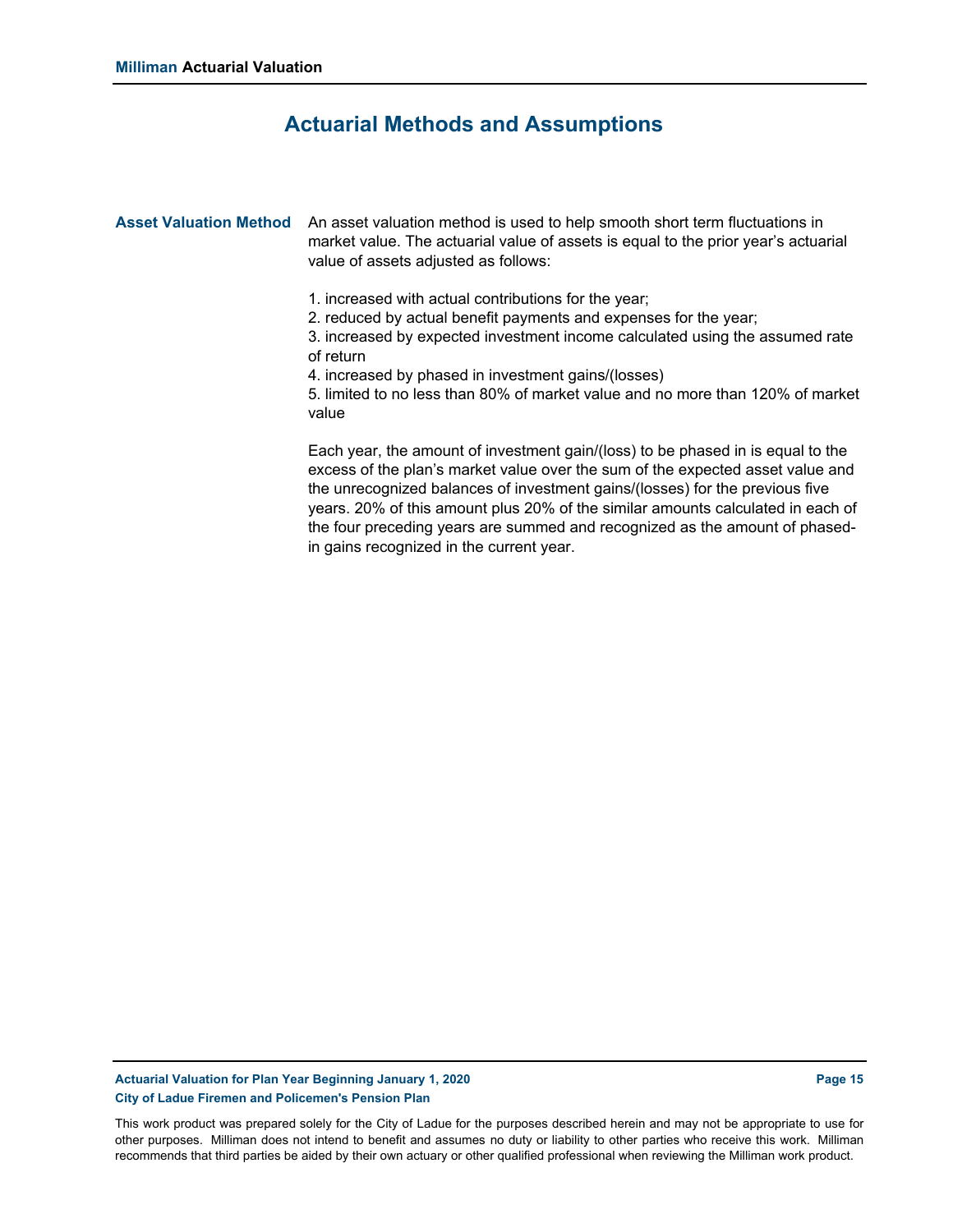## **Summary of Plan Provisions**

A summary of the current primary provisions of the Plan is presented below. A complete description of the provisions can be found in Ordinance 1932, as amended by Ordinances 2032 and 2056

| <b>Effective Date</b>              | Originally effective May 1, 1947; most recently restated<br>effective November 19, 2007 and most recently amended<br>December 17, 2012.                                                                                                                          |
|------------------------------------|------------------------------------------------------------------------------------------------------------------------------------------------------------------------------------------------------------------------------------------------------------------|
| <b>Eligibility</b>                 | Any salaried uniformed employee of the Fire Department or<br>Police Department of the City of Ladue becomes eligible after<br>his first hour of employment.                                                                                                      |
| <b>Employee Contributions</b>      | Each Employee shall contribute 6.0% of salary to the Pension<br>Fund in 2014 and thereafter. Contributions accumulate at an<br>interest rate of 4% as established by the Board of Trustees.                                                                      |
| <b>Salary</b>                      | Calendar year compensation paid to an employee by the City<br>of Ladue, including LTD premiums, temporary disability<br>payments, and employee contributions to an eligible deferred<br>compensation plan, cafeteria plan, or transportation expense<br>program. |
| <b>Final Average Salary (FAS)</b>  | Average monthly salary during the last 60 months of<br>employment, or average monthly salary during an employee's<br>entire employment if employed less than 60 months. The<br>FAS for a disabled participant is determined as of the Date of<br>Disability.     |
| <b>Career Average Salary (CAS)</b> | Average monthly salary during an employee's entire<br>employment. The CAS for a disabled participant is<br>determined as of the Date of Disability.                                                                                                              |
| <b>Years of Service</b>            | Sum of continuous periods of service from date of hire to date<br>of termination, including periods on LTD, Family and Medical<br>Leave, and absences without pay lasting less than 31<br>consecutive days. Does not include partial years of service.           |

**Actuarial Valuation for Plan Year Beginning January 1, 2020 Page 16 Page 16 Page 16 Page 16 City of Ladue Firemen and Policemen's Pension Plan**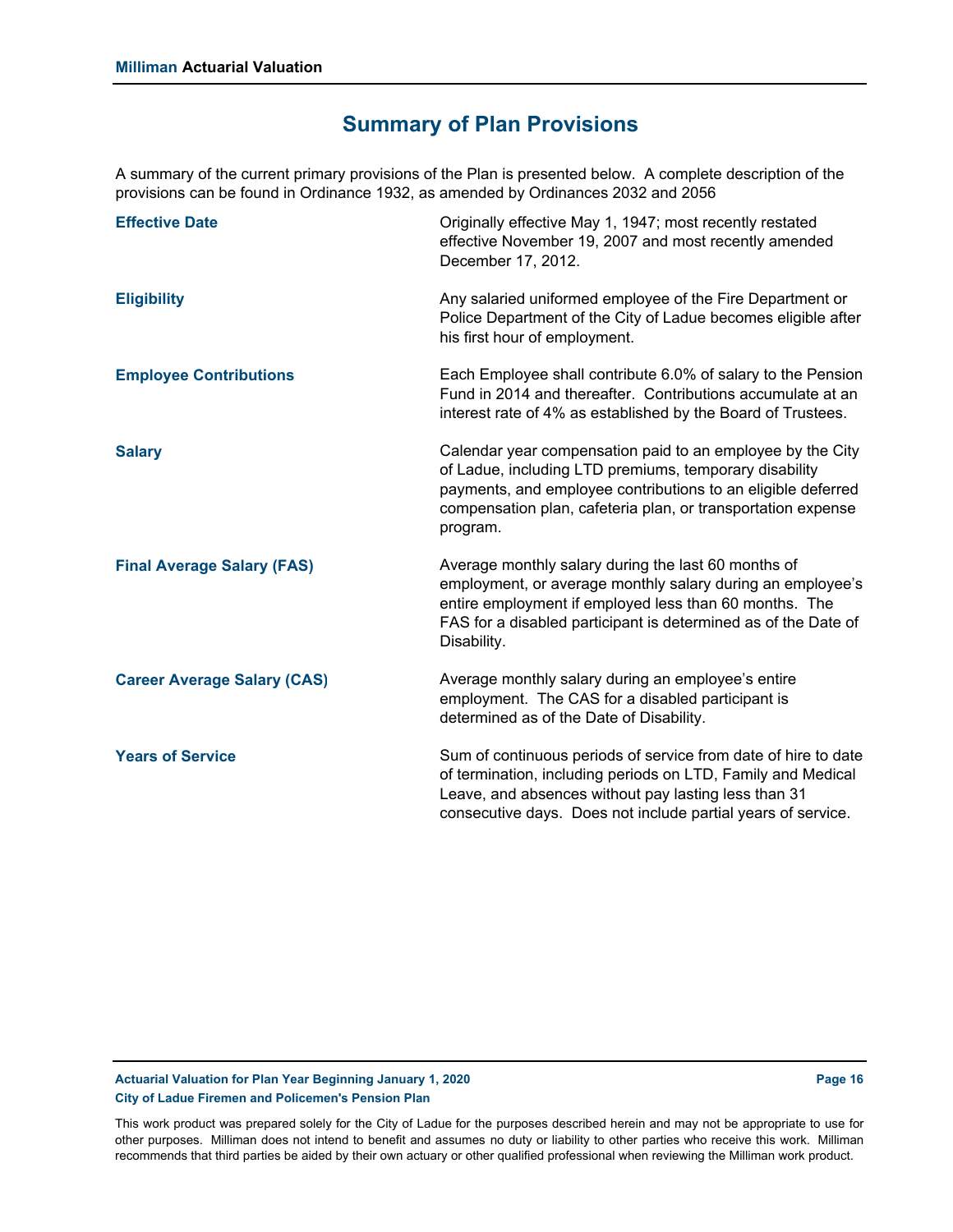## **Summary of Plan Provisions**

### **Normal Retirement**

|                            | Eligibility: | Age 55 with 10 Years of Service.                                                                                                                                                                                                                                                                                                                                                  |
|----------------------------|--------------|-----------------------------------------------------------------------------------------------------------------------------------------------------------------------------------------------------------------------------------------------------------------------------------------------------------------------------------------------------------------------------------|
|                            | Benefit:     | Employees hired prior to January 1, 2013:                                                                                                                                                                                                                                                                                                                                         |
|                            |              | Less than 20 Years of Service: 2% of CAS multiplied by<br>Years of Service.                                                                                                                                                                                                                                                                                                       |
|                            |              | At least 20 Years of Service: 40% of FAS + 2.5% of FAS<br>multiplied by Years of Service in excess of 20 up to a<br>maximum of 10.                                                                                                                                                                                                                                                |
|                            |              | Employees hired on or after January 1, 2013:                                                                                                                                                                                                                                                                                                                                      |
|                            |              | Less than 30 Years of Service: 2% of CAS multiplied by<br>Years of Service.                                                                                                                                                                                                                                                                                                       |
|                            |              | At least 30 Years of Service: 60% of FAS.                                                                                                                                                                                                                                                                                                                                         |
| <b>Disability Benefit</b>  |              |                                                                                                                                                                                                                                                                                                                                                                                   |
|                            | Eligibility: | 10 years of Credited Service including period of Disability.                                                                                                                                                                                                                                                                                                                      |
|                            | Benefit:     | Disability Benefits are paid outside the Plan by the City's Long<br>Term Disability Plan for disabilities that occur after January 1,<br>2008. Upon attaining Early or Normal Retirement eligibility, a<br>disabled member is entitled to the Early or Normal Retirement<br>Benefit based on FAS at Date of Disability and Credited<br>Service including the period while on LTD. |
| <b>Early Retirement</b>    |              |                                                                                                                                                                                                                                                                                                                                                                                   |
|                            | Eligibility: | Age 50 with 10 Years of Service.                                                                                                                                                                                                                                                                                                                                                  |
|                            | Benefit:     | Accrued Benefit based on FAS or CAS and Years of Service<br>at retirement actuarially reduced for early commencement.                                                                                                                                                                                                                                                             |
| <b>Deferred Retirement</b> |              | A member may defer his pension after age 55 upon discretion of the City Council.                                                                                                                                                                                                                                                                                                  |

**Actuarial Valuation for Plan Year Beginning January 1, 2020 Page 17 Page 17 Page 17 City of Ladue Firemen and Policemen's Pension Plan**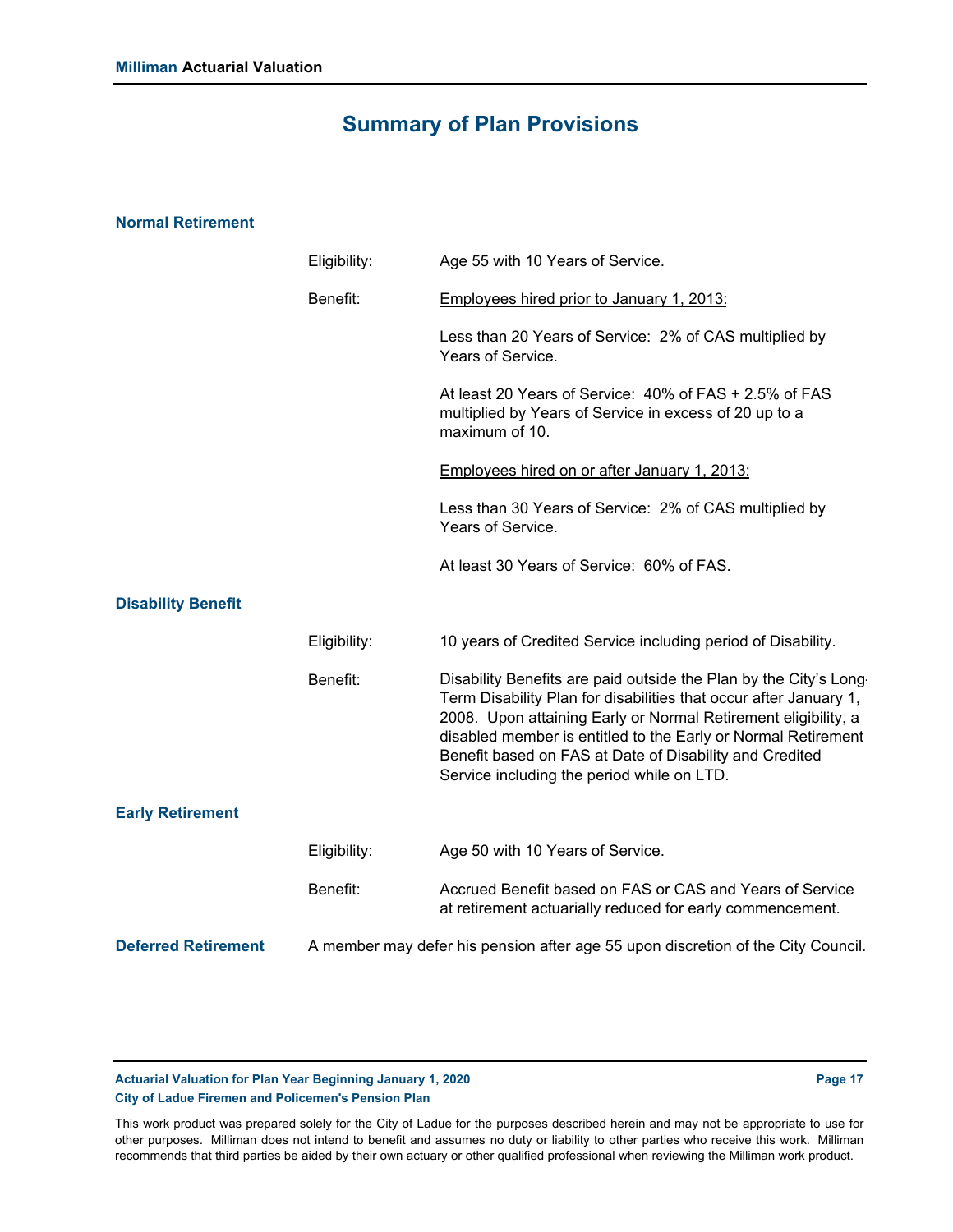### **Summary of Plan Provisions**

### **Vested Termination Benefit**

Less than 10 Years of Service: Refund of contributions with interest.

At least 10 Years of Service: Either refund of contributions with interest or the participant's Accrued Benefit based on FAS or CAS and Credited Service at termination actuarially adjusted for date of retirement.

### **Death Benefit**

Active Duty: Active Non-Duty: 5% of FAS multiplied by Years of Service up to a maximum of Duty Disability (Disabled prior to January 1, 2008): 50% of FAS plus 10% of FAS for each Dependent Child to a maximum of three. 24% of FAS plus 2% of FAS multiplied by Years of Service up to a maximum of 10% of FAS for each Dependent Child to a maximum of three.

> 40% of FAS plus 10% of FAS for each Dependent Child to a maximum of three.

Non-Duty Disability (Disabled prior to January 1, 2008):

Two thirds of the benefit the disabled retiree was receiving plus one third of the benefit the disabled retiree was receiving for each Dependent Child to a maximum of three.

#### **Cost-of-Living Adjustment (COLA)**

Benefits commencing on or after April 17, 1972 are adjusted each January 1 for an annual COLA based on the Consumer Price Index on September 30 prior to the adjustment date. COLAs are limited to a maximum annual increase of 2% and a lifetime maximum of 20%. If the CPI is less than 1% during a year, there shall be no adjustment, and if the CPI is negative, there shall be no adjustment unless the decrease is 2% or more. Retirees and disabled members (who became disabled prior to January 1, 2008) first become eligible for the COLA on the second January  $1<sup>st</sup>$  following retirement.

**Normal Form of Payment** Life Annuity with a 50% post retirement death benefit payable to a spouse (who has attained age 50) and eligible children (single and below age 18).

Actuarial Valuation for Plan Year Beginning January 1, 2020 **Page 18 Page 18** Page 18 **City of Ladue Firemen and Policemen's Pension Plan**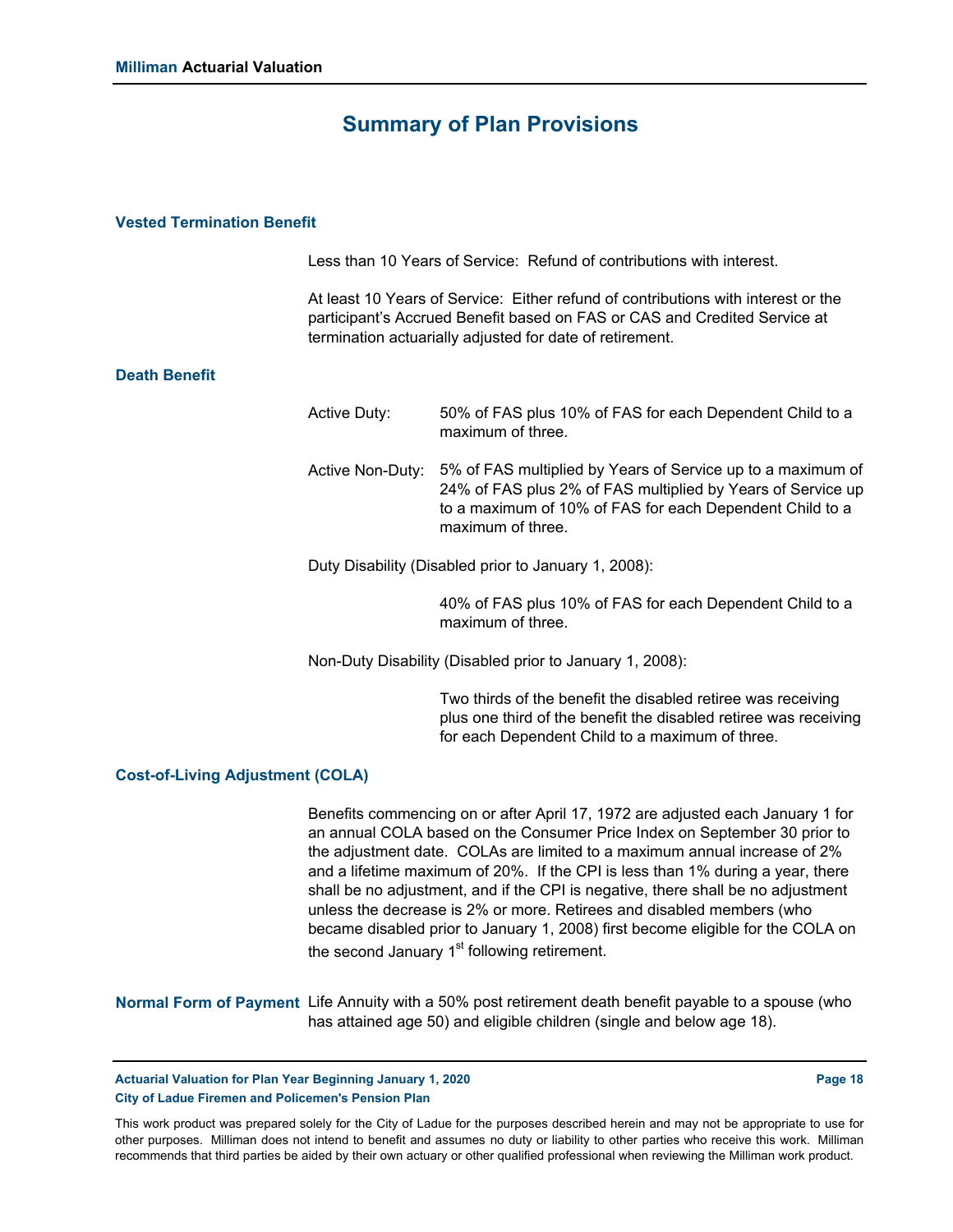## **Summary of Member Data**

|                                                                | <b>January 1, 2019</b> | <b>January 1, 2020</b> |
|----------------------------------------------------------------|------------------------|------------------------|
| <b>Active Members</b>                                          |                        |                        |
| Count                                                          | 58                     | 59                     |
| Plan Compensation                                              | \$5,388,679            | \$5,528,322            |
| <b>Average Compensation</b>                                    | \$92,908               | \$93,700               |
| Average Age                                                    | 41.8                   | 41.5                   |
| <b>Average Service</b>                                         | 12.5                   | 12.0                   |
| <b>Retired Members (Including Beneficiaries and Disableds)</b> |                        |                        |
| Count*                                                         | 67                     | 67                     |
| <b>Total Monthly Benefits</b>                                  | \$212,496              | \$217,750              |
| <b>Average Monthly Benefits</b>                                | \$3,172                | \$3,250                |
| <b>Terminated Vested Members</b>                               |                        |                        |
| Count                                                          | 4                      | 5                      |
| <b>Total Monthly Benefits</b>                                  | \$9,022                | \$10,791               |
| <b>Average Monthly Benefits</b>                                | \$2,256                | \$2,158                |
| <b>Terminated Nonvested Due Refund of Contributions</b>        |                        |                        |
| Count                                                          | 0                      | 0                      |
| <b>Employee Contributions</b>                                  | \$0                    | \$0                    |
|                                                                |                        |                        |

\*Includes 2 Children and 2 Alternate Payees

Actuarial Valuation for Plan Year Beginning January 1, 2020 **Page 19** Page 19 **City of Ladue Firemen and Policemen's Pension Plan**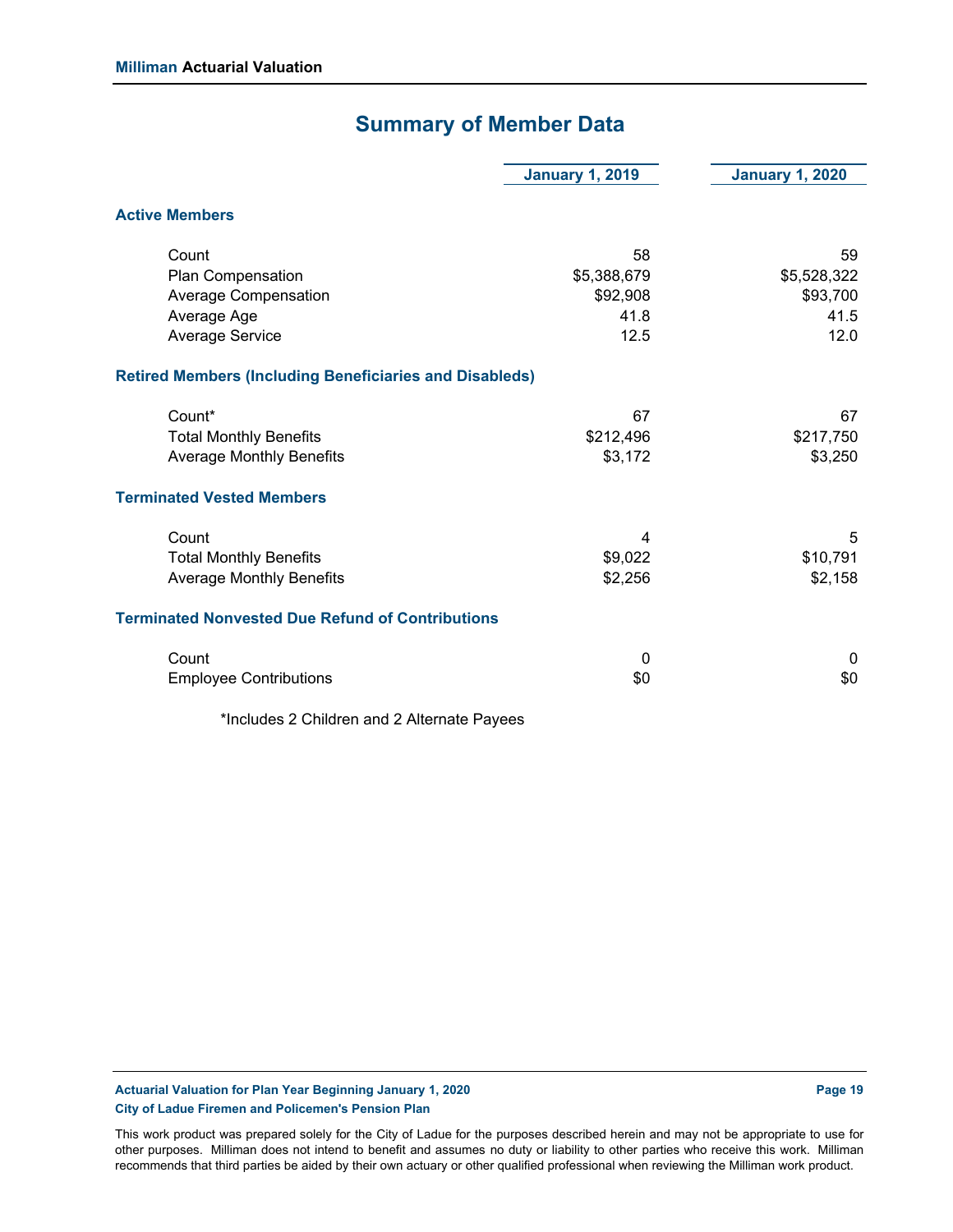|                     |                |          |          |          | (as of January 1, 2020) |                                  |                |          |              |              |              |
|---------------------|----------------|----------|----------|----------|-------------------------|----------------------------------|----------------|----------|--------------|--------------|--------------|
|                     |                |          |          |          |                         | <b>Years of Credited Service</b> |                |          |              |              |              |
| <b>Attained Age</b> | <b>Under 1</b> | 1 to $4$ | 5 to 9   | 10 to 14 | 15 to 19                | 20 to 24                         | 25 to 29       | 30 to 34 | 35 to 39     | 40 and up    | <b>Total</b> |
| Under 25            |                |          | $\Omega$ | 0        | 0                       | 0                                | 0              |          | $\mathbf{0}$ | $\mathbf{0}$ |              |
| 25 to 29            |                |          |          | 0        |                         |                                  |                |          |              |              | 4            |
| 30 to 34            |                |          | 6        | 0        |                         |                                  |                |          |              |              | 10           |
| 35 to 39            |                |          |          |          |                         |                                  |                |          |              |              | 10           |
| 40 to 44            |                |          |          |          |                         |                                  |                |          |              |              | 11           |
| 45 to 49            |                |          |          | 6        |                         |                                  |                |          |              |              | 16           |
| 50 to 54            |                |          |          |          |                         | ◠                                | ∩              |          |              |              | 5            |
| 55 to 59            |                |          |          |          |                         |                                  |                |          |              |              |              |
| 60 to 64            |                |          |          |          |                         |                                  |                |          |              |              |              |
| 65 to 69            |                |          |          |          |                         |                                  |                |          |              |              |              |
| 70 and up           |                | 0        | $\Omega$ | 0        | 0                       | 0                                | 0              |          | 0            | 0            | 0            |
| <b>Total</b>        | 4              | 10       | 16       | 10       | 9                       |                                  | $\mathfrak{p}$ |          | $\mathbf{0}$ | $\Omega$     | 59           |

# **Distribution of Active Members by Age and by Years of Service**

**Actuarial Valuation for Plan Year Beginning January 1, 2020 Page 20**

**City of Ladue Firemen and Policemen's Pension Plan**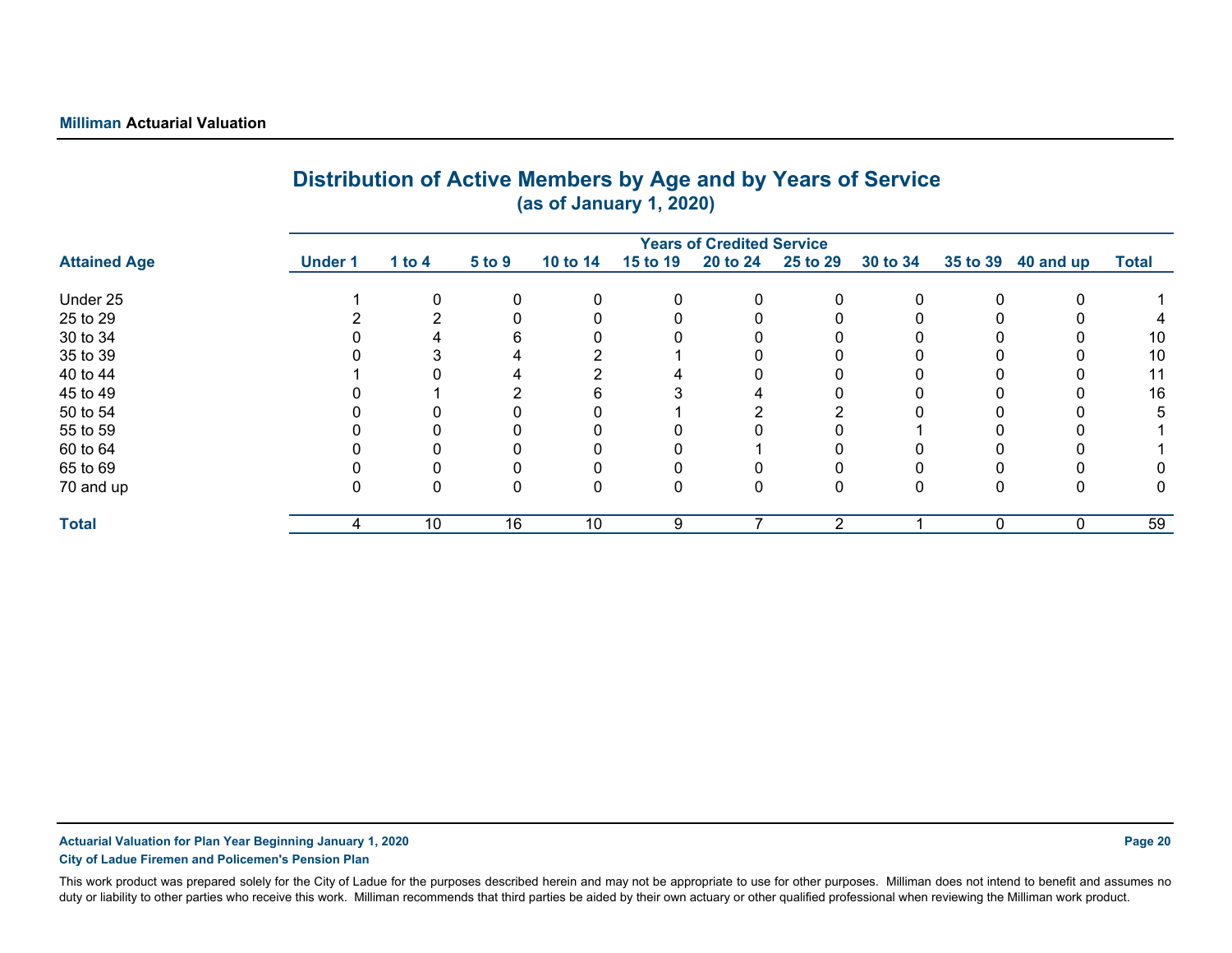|                                      | <b>Active</b><br><b>Members</b> | <b>Members</b><br>in<br><b>Pay Status</b> | <b>Terminated</b><br><b>Vested</b><br><b>Members</b> | <b>Total</b>   |
|--------------------------------------|---------------------------------|-------------------------------------------|------------------------------------------------------|----------------|
| Count as of January 1, 2019          | 58                              | 67                                        | 4                                                    | 129            |
| <b>New Entrants</b>                  | 4                               | 0                                         |                                                      | 4              |
| Rehired                              | O                               | ი                                         |                                                      |                |
| Retired                              | (2)                             | 2                                         |                                                      |                |
| Became Disabled                      | 0                               | O                                         |                                                      |                |
| Lump Sum Payouts                     |                                 | 0                                         |                                                      |                |
| Died with Beneficiary                |                                 | 0                                         |                                                      |                |
| New Beneficiaries / Alternate Payees |                                 |                                           |                                                      |                |
| Died without Beneficiary             | 0                               | (2)                                       |                                                      | (2)            |
| <b>Terminated with Vesting</b>       | 0                               | ი                                         |                                                      |                |
| <b>Terminated without Vesting</b>    | (1)                             | 0                                         |                                                      |                |
| Data Corrections                     | 0                               | 0                                         |                                                      |                |
| <b>Total Changes</b>                 |                                 | 0                                         |                                                      | $\overline{2}$ |
| Count as of January 1, 2020          | 59                              | 67                                        | 5                                                    | 131            |

## **Summary of Changes in Member Data**

\*Members in Pay Status includes 2 Children and 2 Alternate Payees

**Actuarial Valuation for Plan Year Beginning January 1, 2020 Page 21 Page 21 Page 21 City of Ladue Firemen and Policemen's Pension Plan**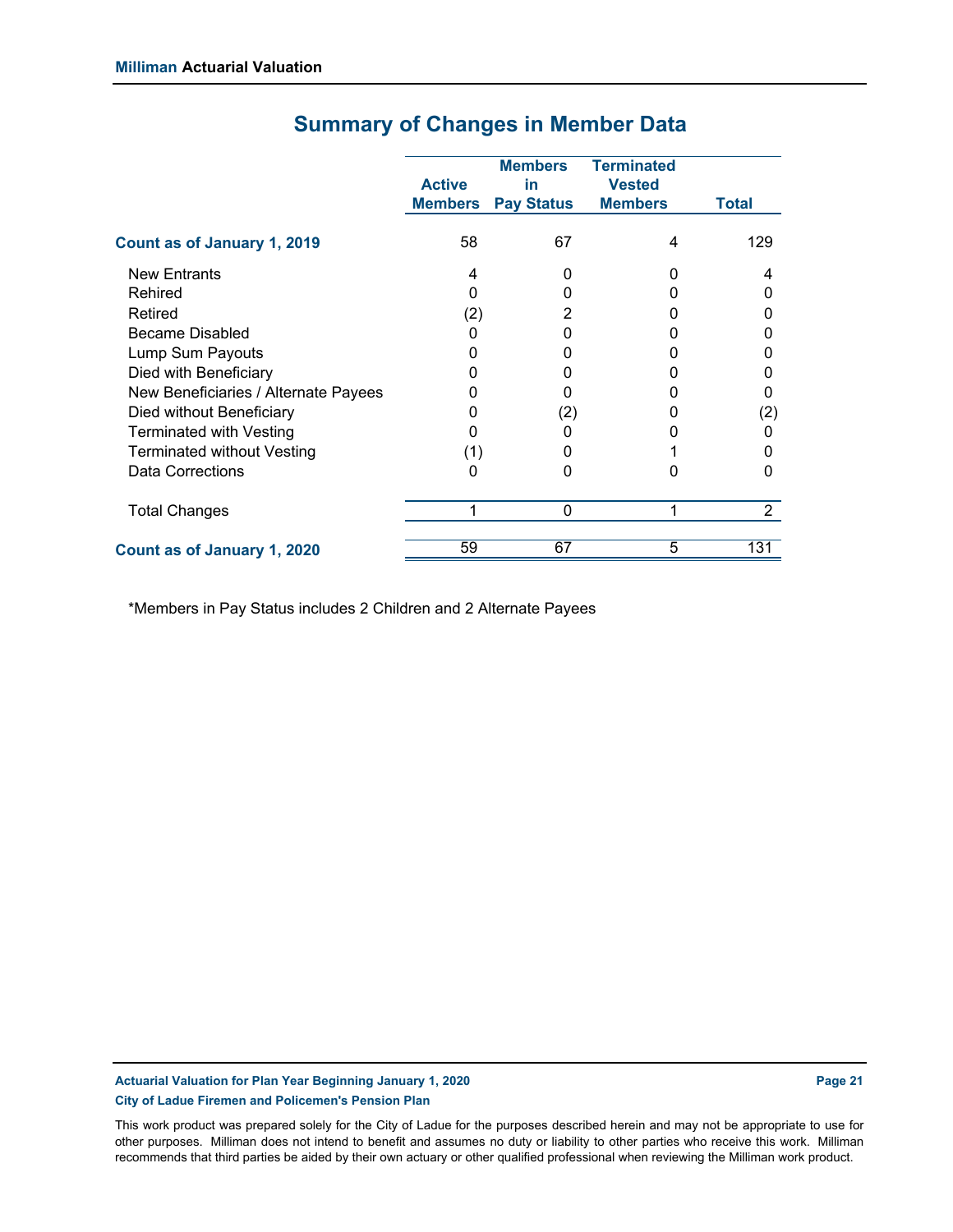### **Member Data**



| <b>Valuation Date</b>                   | 1/1/2016 | 1/1/2017 | 1/1/2018 | 1/1/2019 | 1/1/2020 |
|-----------------------------------------|----------|----------|----------|----------|----------|
| Actives                                 | 57       | 58       | 58       | 58       | 59       |
| <b>Terminated Vesteds</b>               |          |          |          |          | 5        |
| <b>Terminated Nonvesteds Due Refund</b> |          |          |          |          |          |
| In Pay                                  | 62       | 64       | 67       | 67       | 67       |
| <b>Total</b>                            | 124      | 126      | 128      | 129      |          |

### Actuarial Valuation for Plan Year Beginning January 1, 2020 **Page 22 Page 22** Page 22 **City of Ladue Firemen and Policemen's Pension Plan**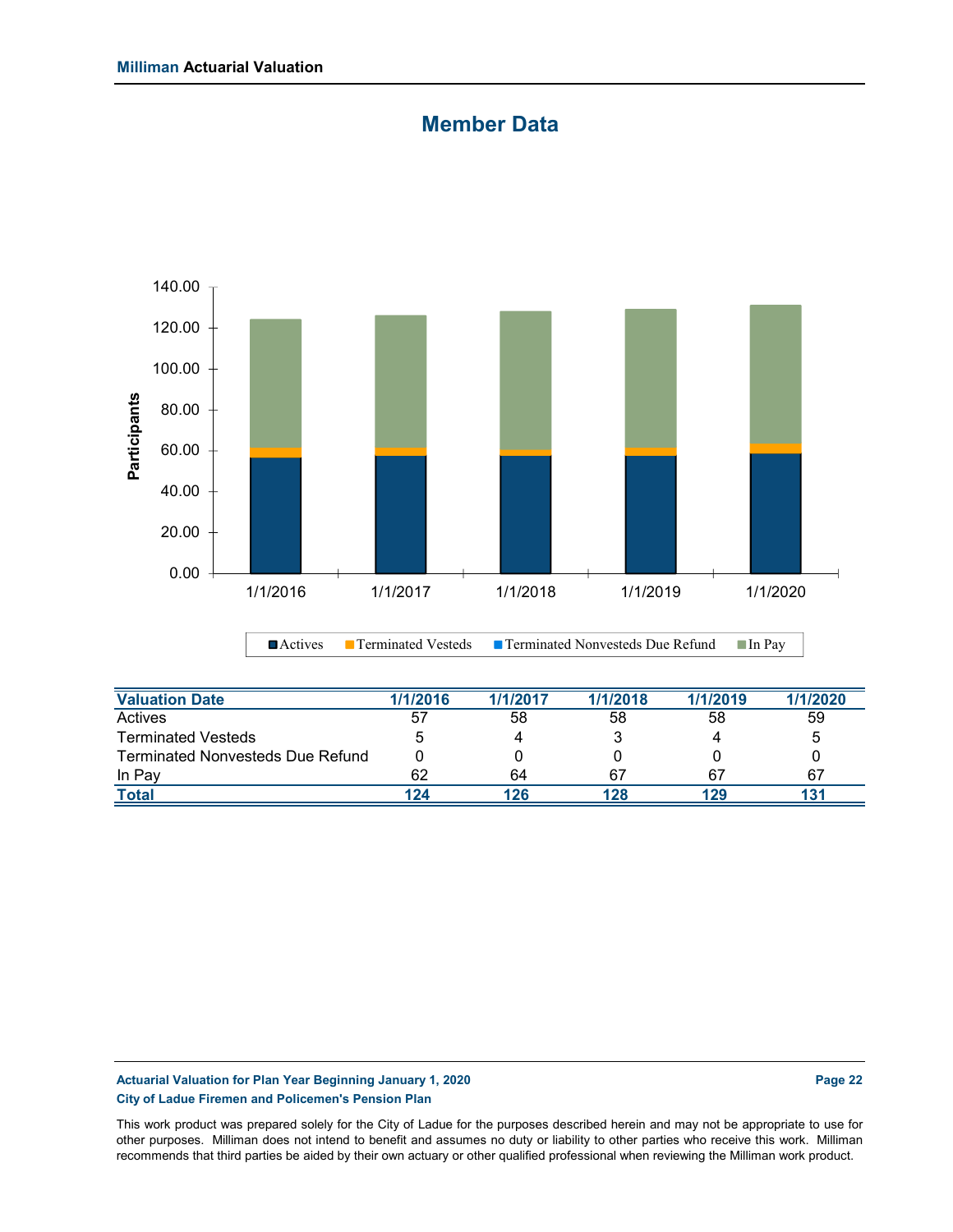### **Total Assets**



**Valuation Date Market Value Actuarial Value**

■ Market Value ■ Actuarial Value

| 1/1/2016 | \$29.355.447 | \$30,147,660 |
|----------|--------------|--------------|
| 1/1/2017 | \$30,994,503 | \$31,925,044 |
| 1/1/2018 | \$35,240,462 | \$34.265.500 |
| 1/1/2019 | \$32.599.549 | \$35.377.311 |
| 1/1/2020 | \$38.451.363 | \$37,264,050 |
|          |              |              |

**Actuarial Valuation for Plan Year Beginning January 1, 2020 Page 23 Page 23 City of Ladue Firemen and Policemen's Pension Plan**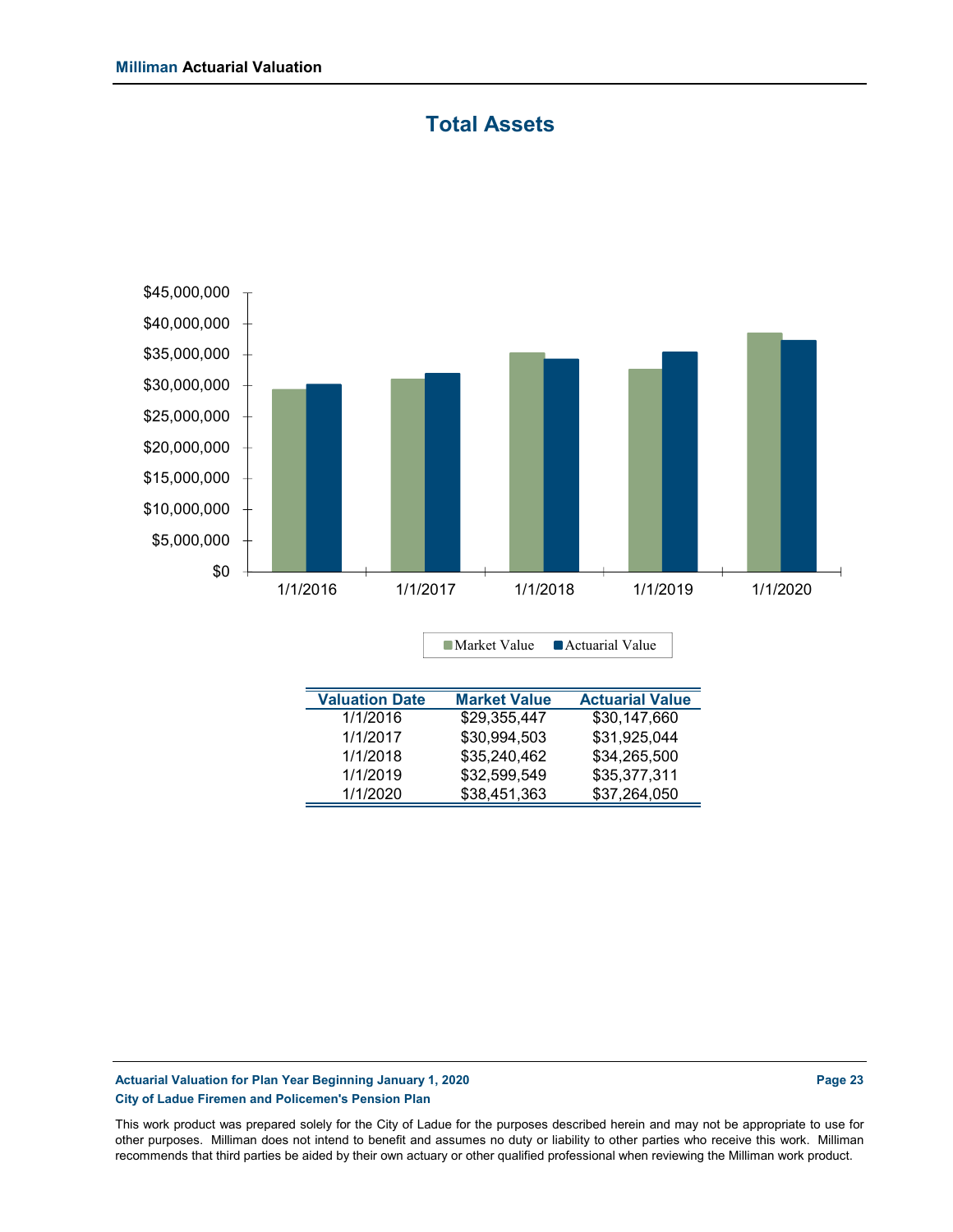

## **Rate of Return (%) on Total Assets**

| <b>Valuation Date</b> | <b>Actuarial Value</b> | <b>Market Value</b> |
|-----------------------|------------------------|---------------------|
| 1/1/2016              | 6.1%                   | $-0.6%$             |
| 1/1/2017              | 7.4%                   | $7.1\%$             |
| 1/1/2018              | $8.4\%$                | 14.8%               |
| 1/1/2019              | 4.3%                   | $-6.5%$             |
| 1/1/2020              | 6.6%                   | 19.4%               |

■ Actuarial Value ■ Market Value

### **Actuarial Valuation for Plan Year Beginning January 1, 2020 Page 24 Page 24 Page 24 City of Ladue Firemen and Policemen's Pension Plan**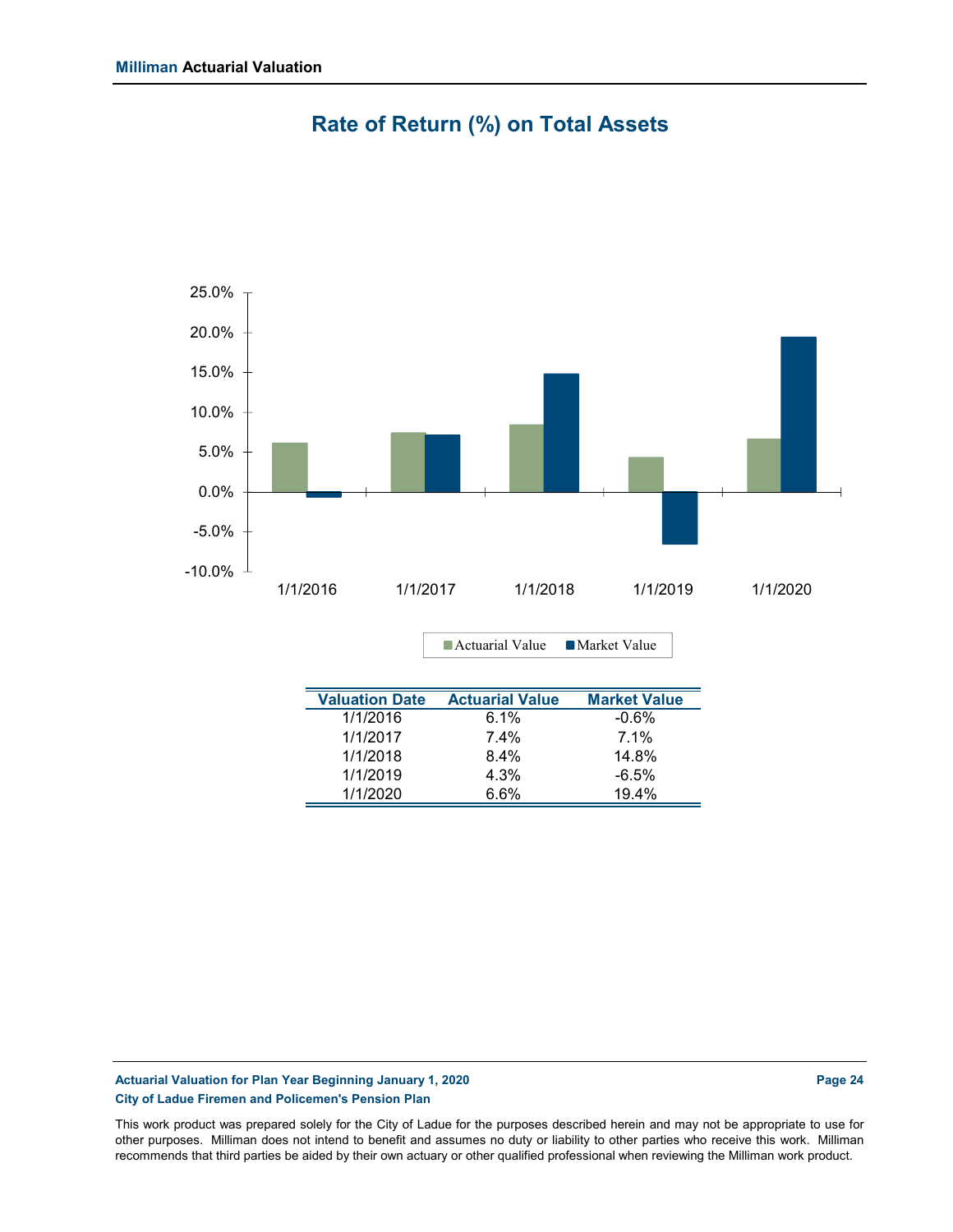

## **Funded Ratio: Actuarial Value of Assets (AVA) vs. Actuarial Accrued Liability (AAL)**

AV/Actuarial Accrued Liability

| <b>Valuation Date</b> | <b>AVA/AAL</b> |
|-----------------------|----------------|
| 1/1/2016              | 78.0%          |
| 1/1/2017              | 77.7%          |
| 1/1/2018              | 81.6%          |
| 1/1/2019              | 81.9%          |
| 1/1/2020              | 86.7%          |

### **Actuarial Valuation for Plan Year Beginning January 1, 2020 Page 25 Page 25 City of Ladue Firemen and Policemen's Pension Plan**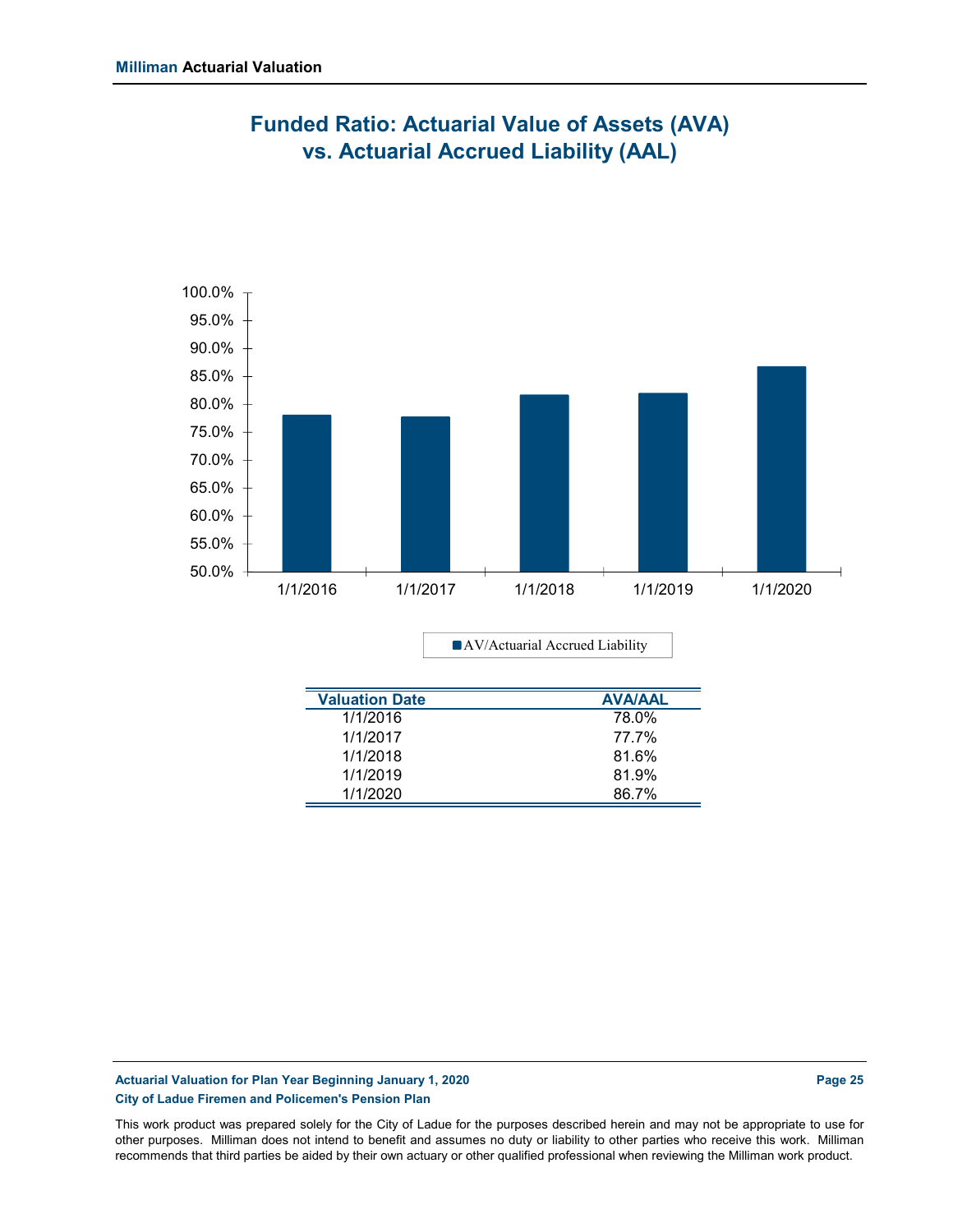



### **Actuarial Valuation for Plan Year Beginning January 1, 2020 Page 26 Page 26 Page 26 City of Ladue Firemen and Policemen's Pension Plan**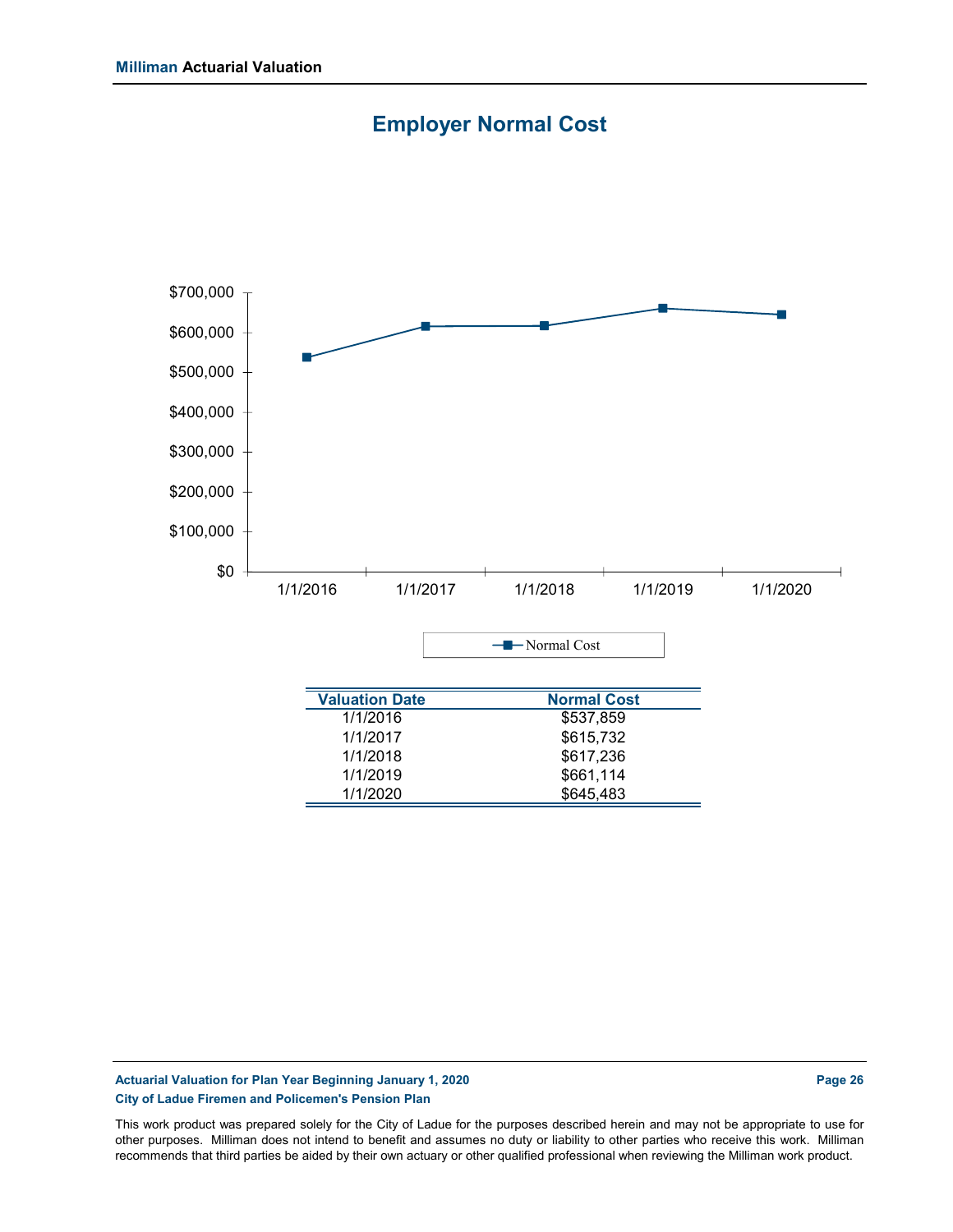



1/1/2019 \$1,834,700 1/1/2020 \$1,690,108

### Actuarial Valuation for Plan Year Beginning January 1, 2020 **Page 27 Page 27 Page 27 City of Ladue Firemen and Policemen's Pension Plan**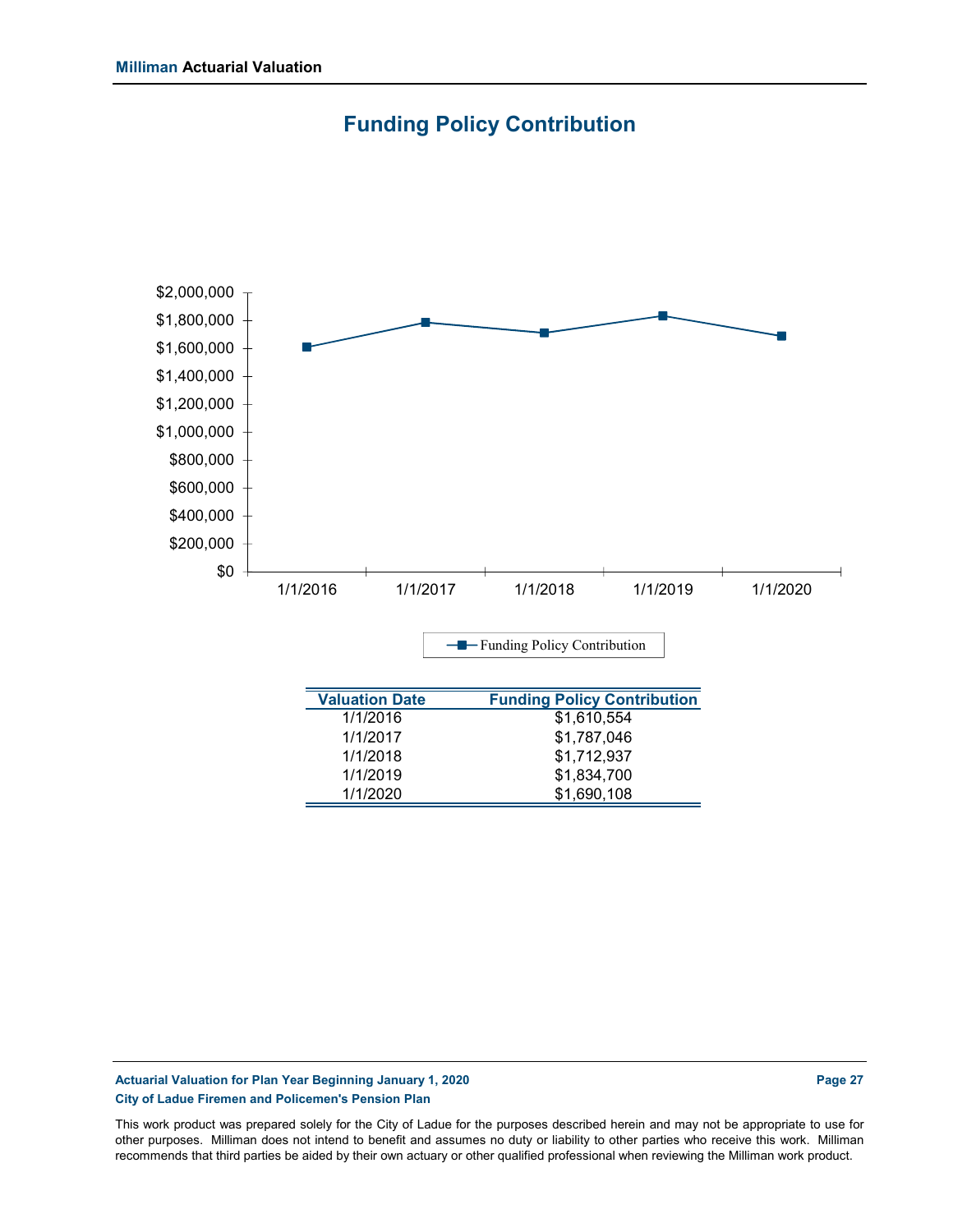### **Actuarial Standard of Practice (ASOP 51)**

The purpose of this appendix is to identify, assess, and provide illustrations of risks that are significant to the Plan, and in some cases to the Plan's participants.

The results of the actuarial valuation are based on one set of reasonable assumptions. However, it is almost certain that future experience will not exactly match the assumptions. As an example, investments may perform better or worse than assumed in any single year and over any longer time horizon. It is therefore important to consider the potential impacts of these potential differences when making decisions that may affect the future financial health of the Plan, or of the Plan's participants.

In addition, as plans mature they accumulate larger pools of assets and liabilities. This increases the potential risk to plan funding and the finances of those who are responsible for plan funding. As an example, it is more difficult for a plan sponsor to deal with the effects of a 10% investment loss on a plan with \$1 Billion in assets and liabilities than if the same plan sponsor is responsible for a 10% investment loss on a plan with \$1 Million in assets and liabilities. Since pension plans make long-term promises and rely on long-term funding, it is important to consider how mature the plan is today, and how mature it may become in the

Actuarial Standard of Practice No. 51 (ASOP 51) addresses these issues by providing actuaries with guidance for assessing and disclosing the risk associated with measuring pension liabilities and the determination of pension plan contributions. Specifically, it directs the actuary to:

- Identify risks that may be significant to the plan.
- Assess the risks identified as significant to the plan.
- Disclose plan maturity measures and historical information that are significant to understanding the plan's risks.

ASOP 51 states that if in the actuary's professional judgment, a more detailed assessment would be significantly beneficial in helping the individuals responsible for the plan to understand the risks identified by the actuary, then the actuary should recommend that such an assessment be performed.

This appendix uses the framework of ASOP 51 to communicate important information about: significant risks to the Plan, the Plan's maturity, and relevant historical Plan data.

| <b>Maturity Risk</b> | Definition:     | This is the potential for total plan liabilities to become more<br>heavily weighted toward inactive liabilities over time.                                                              |
|----------------------|-----------------|-----------------------------------------------------------------------------------------------------------------------------------------------------------------------------------------|
|                      | Identification: | The Plan is subject to maturity risk because as Plan assets<br>and liabilities continue to grow, the impact of any gains or<br>losses on the assets or liabilities also becomes larger. |
|                      | Assessment:     | Currently assets are equal to 17.8 times last year's<br>contributions indicating a one-year asset loss of 10% would<br>be equal to 1.78 times last year's contributions.                |

Actuarial Valuation for Plan Year Beginning January 1, 2020 **Page 28 Page 28** Page 28 **City of Ladue Firemen and Policemen's Pension Plan**